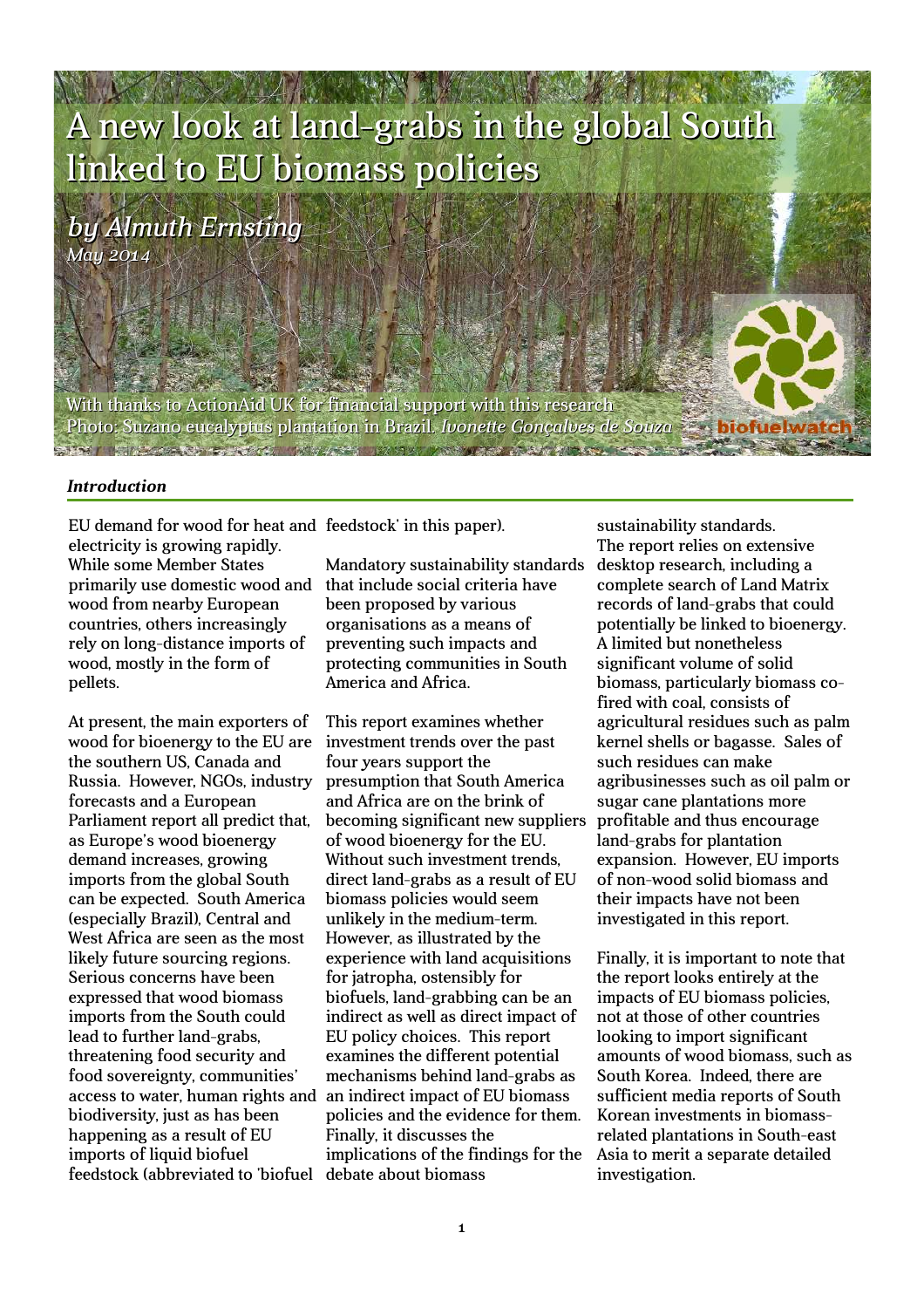Most people will associate the term Within members states there are 'renewable energy' with wind turbines and solar panels, pictures of which are almost universally used to illustrate this term. Few realise that most of the energy classed as renewable in the EU comes from burning biomass, primarily wood, and that most of the EU's 20% renewable energy target for 2020 is expected to be met from bioenergy. In 2010, "biomass and waste" accounted for more than two-thirds of renewable energy across the EU<sup>1</sup>. Biofuels for transport are included in this figure, but wood remains the main source of bioenergy in the EU and worldwide.

#### *How much wood?*

In 2010, most EU Member States submitted their plans on how to achieve their renewable energy targets and those plans showed that overall 54% of all renewable energy by 2020 was expected to come from bioenergy<sup>2</sup>. Although this figure includes biofuels for transport as well as biogas, the large majority of bioenergy is expected to come from burning solid biomass, primarily wood, for heat and electricity. The following chart shows expected expansion in pellet demand according to consultancy firm Pöyry:

vast variations in the use of solid biomass: most countries will use the majority of their solid biomass in heat generation, i.e. Bulgaria stated they would use 95.4% of its solid biomass for this purpose, Lithuania 92.6%, Sweden 89% and the Czech Republic 88%. By comparison, Belgium, the UK and the Netherlands wanted to use 30%, 33% and 61% of solid biomass respectively to produce electricity, although, as discussed below, the Netherlands subsequently scaled back their biomass plans.<sup>3</sup>

Exactly how much wood the EU will be burning in 2020 is impossible to predict, except that, in the absence of major policy changes, it will be far more than at present. An analysis of member states' National Renewable Action Plans, published by Fern, showed that to implement those plans the EU would require an additional 80-154 million tonnes of wood by 2020<sup>4</sup> . However, all of the figures cited in Member States' plans are estimates. Some may be very serious underestimates, others overestimates. For example, Spain cited a high figure for prospective biomass use in their Action Plan but subsequently significantly reduced renewable energy subsidies, including those for



biomass, causing investors to withdraw from this market<sup>5</sup>.

In contrast, the UK current government and industry ambitions for the biomass sector are far more ambitious than those cited in the country's renewable energy action plan. The Government announced in its 2012 Bioenergy Strategy<sup>6</sup> that up to 11% of the UK's total energy could be met from bioenergy (mainly wood) by 2020. They failed to say how much wood and other biomass this would require and estimating such a figure would depend on how efficiently biomass is burned. However, if 11% of the UK's current total energy demand is met from biomass electricity<sup>7</sup>, this would require around 228 million tonnes of wood<sup>8</sup> compared to the UK's annual total wood production of 10 million tonnes per year. Clearly, this is not a realistic prospect; however existing UK industry plans would already require over 68 million tonnes of wood<sup>9</sup> – far more than estimated from the UK's National Renewable Energy Plan. Just how many of these industry plans will be implemented remains to be seen.

#### *Incentives and subsidies for biomass in the EU*

The EU's Renewable Energy Directive mandates 20% overall use of energy classed as renewable by 2020 (as well as for renewable energy in transport which primarily means biofuels), with individual targets set for different member states. It does not mandate any specific target for biomass but it specifically requires member states to show in their National Action Plans how they will "develop existing biomass resources and mobilise new biomass resources for different uses". There is no such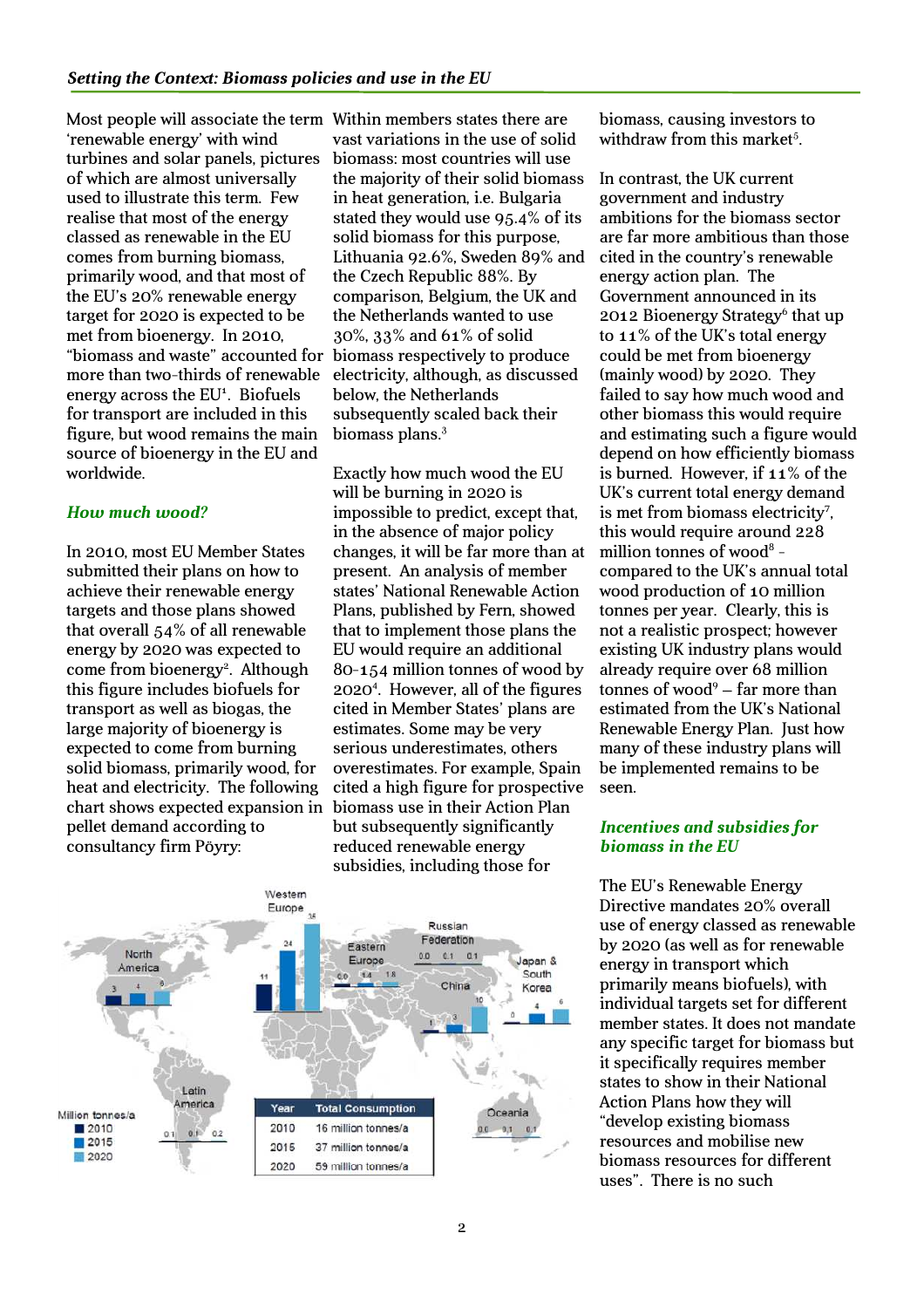requirement for other energy sources classed as renewable.

Because all biomass is currently defined as both renewable and "carbon neutral" in EU law, it counts towards the bloc's overarching target to source 20% of energy from renewable sources by 2020, as laid out in the Renewable Energy Directive  $(RED)^{10}$ . It is therefore eligible for all kinds of national subsidies and inducements set up within member states to encourage the growth of renewable or low-carbon energy. Different member states support biomass heat and electricity through a range of different subsidy measures. Those include feed-in-tariffs, feed-in premiums, Renewable Obligation Certificates, Green Certificates, a Tender System, public loan guarantees, supply-side subsidies for biomass production in the EU and grants for biomass Research and Development. The Netherlands also gives grants to programmes aimed at creating biomass supply chains outside the EU.

There are no mandatory EU standards for biomass sustainability and greenhouse gas emissions, though a small number of member states are developing their own. For a detailed discussion of the problems with biomass standards, please see the joint briefing "Biomass Sustainability Standards – A Credible Tool for Avoiding Negative Impacts from Large-scale Bioenergy?" by Biofuelwatch, Global Forest Coalition and Econexus<sup>11</sup>.

#### *Biomass and the EU's 2020- 2030 Climate Change and Energy Policy debate*

On 22<sup>nd</sup> January 2014, the European Commission published its proposed "policy framework for climate and energy in the period

from 2020 to 2030"<sup>12</sup>. This proposed framework would set only an EU-wide indicative renewable energy target, rather than mandatory renewable energy targets for member states. If adopted, this would remove a key incentive for European governments to subsidise biomass heat and electricity as well as much lower carbon and far more sustainable forms of renewable energy. However, a mandatory 40% greenhouse gas reduction target by 2030 (compared to 1990 levels) is also proposed, and member states may decide to continue subsidising large-scale biomass as a contribution to that target, given that they are allowed to ignore all or most emissions associated with it. A Commission statement on biomass indicates that EU biomass standards will be on the agenda for the 2020-30 period, although given the Commission's support for new free trade agreements, those are unlikely to translate into genuine regulations that would actually keep biomass supplies from destructive sources out of the EU.

Those proposals will be discussed by the Council of Ministers and the European Parliament. The final outcome is impossible to predict.

#### *Where is the EU importing wood biomass from?*

Wood pellets account for most of the emerging global trade in wood biomass. Pellets are significantly less bulky and thus cheaper to transport than woodchips. And coal power stations as well as many types of wood boilers for heating can only burn wood in the form of pellets.

The EU burned around 14 million tonnes of pellets in 2012 – a figure expected to grow to just over  $17$  million tonnes this year<sup>13</sup>. Since 2008, EU pellet demand has

grown much faster than pellet production. In 2012, 4.481 million tonnes of pellets were imported. Of those 39.3% came from the southern US and 30% from Canada. The rest came mainly from Russia, Ukraine, Croatia and Belarus. North American pellets are mainly going to the UK, Netherlands and Belgium, whereas Denmark and Sweden depend on imports from Russia and the Baltic States. The import figures above do not include trade within the EU (such as the Baltic States). According to industry sources, several EU countries exported a total of 5.4 million tonnes of pellets to other EU countries – more than all non-EU imports. The main net exporters within the EU are Germany, Latvia and Portugal, followed by Romania and Lithuania.<sup>14</sup>

There are significant investments in new pellet plant capacity in the southern US and Canada, and EU imports from those regions are forecast to grow steeply. Thus, while EU biofuel policies have increasingly resulted in a South-to-North trade, the global trade to supply the EU with biomass has so far remained almost exclusively a North-to-North trade. The questions are whether this situation is likely to change in the near future and whether, even if it doesn't, EU biomass policies are indirectly resulting in land-grabbing in the global South.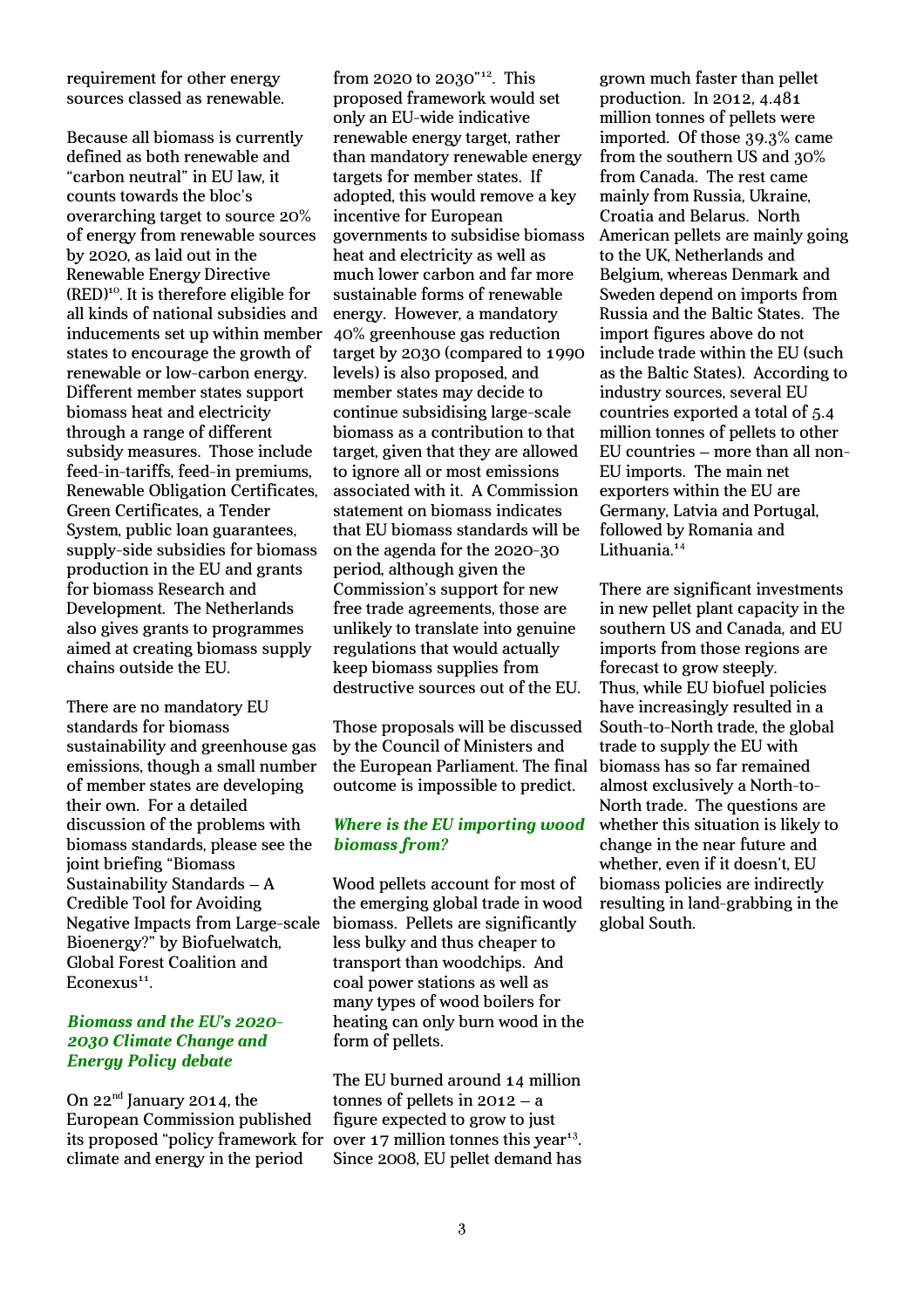As the figures above show, European subsidies and policy support for wood-based bioenergy (biomass) is on track to substantially increase the EU's overall wood consumption. Such a North America are expected to major increase in wood use will inevitably affect global wood markets and prices, regardless of where the wood is sourced from. It must be viewed in the context of ambitious plans for increasing wood-based biomass electricity production elsewhere in the world, especially in North America and East Asia, as well as continuing growth in global paper  $consumption<sup>15</sup>$ .

The question therefore is not whether EU biomass expansion will impact on countries of the global South but in how far it will do as a result of growing imports from the South or through different, indirect effects.

#### *Predictions of future EU biomass imports from the global South*

South America and Africa are widely expected to become significant exporters of biomass to the EU.

According to a 2011 report by the International Energy Agency, based partly on forecasts by industry consultancies Pöyry, Ekman & Co., AEBIOM and New Energy Finance, a future high level of EU biomass demand is expected to result in investments in pellet plants, short rotation crop and tree Memorandum of Understanding plantations, such as Eucalyptus, in regions such as Brazil, Uruguay, West Africa and Mozambique<sup>16</sup>.

The UK Bioenergy Strategy relies on the majority of wood being imported and assumes future large-scale sourcing from new 'energy plantations'<sup>17</sup>. It draws on a consultancy report by the

consultancy firm AEA, which foresees South America becoming a significant source of future UK biomass imports, while other European countries, Russia and continue supplying biomass to the UK, too $18$ . According to the AEA report, sub-Saharan Africa has a large availability of land suitable for biomass plantations but there is significant uncertainty whether UK biomass imports from Africa will be feasible in the foreseeable future, due, according to the authors, to infrastructure, market and trade barriers.

EU energy companies and industry associations have made optimistic claims about the future potential for biomass sourcing from South America and Africa. For example, Eurelectric, the industry association for electricity providers in Europe, states: "*Further potential can be found in regions with significant growth, mainly in Russia, Southern US, South America and Africa*."<sup>19</sup>

Drax has said in media statements that they are looking to expand their supply chain to South America or Africa<sup>20</sup>, although they have not announced any specific pellet plant investments or contracts with suppliers in either region. In 2010, MGT Power, a UK biomass company that plans to build two very large biomass power stations in North East England, and already has planning consent for one, entered into a with a Brazilian company for the supply of eucalyptus pellets. However, as discussed below this is unlikely to be realised.

A 2012 report by the European Parliament's Directorate-General for External Policies<sup>21</sup> considers that "*Africa is likely to play a big role in feeding European demand*  *for biomass*" and that "*Brazil is often considered to be the EU's most promising potential source of wood-based fuel in the southern hemisphere*".

Various NGO/civil society reports rely on similar assumptions, including reports by the Global Forest Coalition<sup>22</sup>, World Rainforest Movement and the International Institute for Environment and Development<sup>23</sup>.

Predictions of future large-scale EU biomass sourcing from Africa and South America seem logical: Large-scale expansion of tree plantations is underway in both regions, commonly based on landgrabs. As confirmed by the Land Matrix database, a significant number of land-acquisitions in recent years have been for 'forestry', defined as covering both logging concessions in forests and tree plantations. According to data from the Food and Agriculture Organisation (FAO), the extent of tree plantations<sup>24</sup> grew by  $48\%$ worldwide between 1990 and 2010 including by 67% in South America and 32% in Africa.<sup>25</sup> The Brazilian government announced in 2011 that their new policy was "*to more than double the tree plantation area in Brazil to 15 million hectares, increasing Brazil's market share from US\$ 7 billion to US\$ 25 billion*", reported by the Coordinator of the World Rainforest Movement<sup>26</sup>.

Trees have the highest growth rates and can be grown on the shortest rotations in the tropics, one of the key reasons why the global pulp and paper industry has been increasingly moving from the global North to the South<sup>27</sup>.

One of the questions discussed below is whether actual investments and industry developments confirm these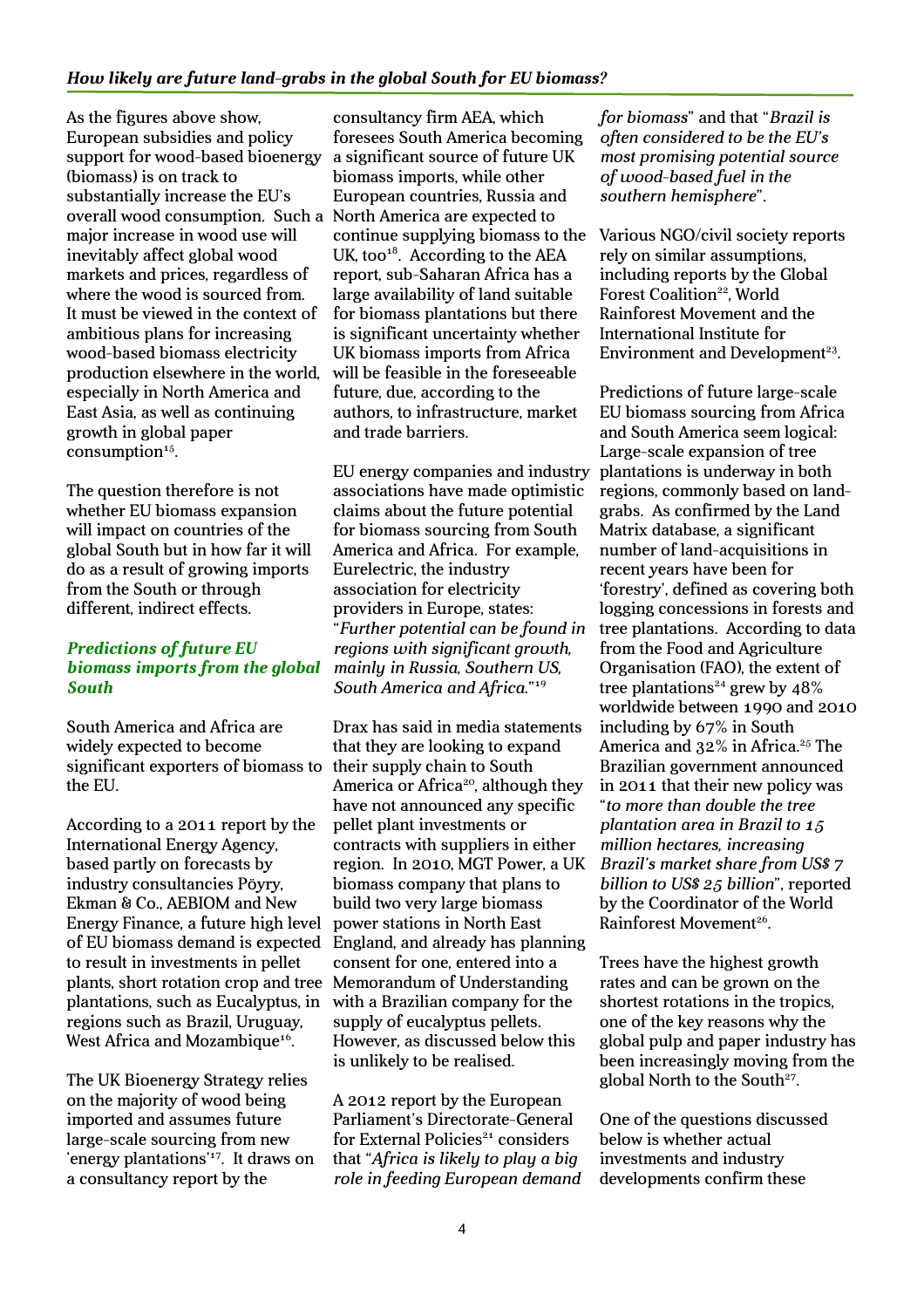predictions. Does North America's pellet industry simply have a few years' head start while the infrastructure for woodchip and pellet production for EU biomass markets is being put in place in Africa and South America? Or are global biomass markets developing in quite a different way from that which has been predicted? And what are the implications for future land-grabs?

#### *Different ways in which EU bioenergy policies can cause land-grabs in the global South*

The term land-grabbing has been defined in different ways. The definition used in this report is adopted from the Transnational Institute: "*Land grabbing is essentially control grabbing. It refers to the capturing of power to control land and other associated resources like water, minerals or forests, in order to control the benefits of its use*."<sup>28</sup> As the Transnational Institute cites from an article by J.F. McCarthy et al, this can include 'virtual land grabs' where "*behind a façade of land acquisition for a stated purpose, there lies an agenda to appropriate subsidies, obtain* 

#### *bank loans using land permits as collateral, or to speculate on future increases in land values*." <sup>29</sup>

It would therefore include not just direct land-acquisitions by companies, foreign governments, etc., through purchases or longterm leases, but also contract farming agreements. Here, small farmers legally retain land rights but become obliged to grow certain crops or trees on all or part of the land, and are dependent on a company for selling the produce/wood and often also for the purchase of inputs such as seeds or agro-chemicals.

There is no doubt that EU demand for biofuels has led to large-scale land-grabs in the global South, although precise estimates vary. According to ActionAid, 98 European investors had acquired 6 million hectares of land in sub-Saharan Africa for biofuel production for the EU by May 2013.<sup>30</sup> The EU does not publish comprehensive statistics to show where different biofuel feedstocks are imported from. However, a report produced for the European Commission in 2013 (using 2010 data) confirms that a significant

proportion of biofuel feedstock is being imported from the global South, albeit more from Latin America and South-East Asia than from Africa<sup>31</sup>. Palm oil imports in particular have significantly increased since then<sup>32</sup>.

It is clear that the area of land in the global South grabbed ostensibly for EU biofuel production far exceeds the area of land in Southern countries used to produce feedstock actually imported for biofuels to the EU. Most biofuel feedstocks are vegetable oils, sugar or starchy crops which have many different uses and suppliers will commonly sell to whichever market commands the highest price at any one time. EU biofuel demand drives up global agricultural commodity prices, especially for vegetable oil<sup>33</sup>. These price signals – and the anticipation of future higher prices and demand growth – motivate greater investments in plantations such as palm oil and thus cause larger-scale landgrabbing.

#### **Jatropha biofuels: an example of speculative land-grabs**

Over the past decade, large areas of land in countries no credible business case for jatropha biofuels. That including India, Mozambique, Swaziland and Mexico, have been converted to jatropha plantations for biofuel production. While some companies have entered into contracts obliging small farmers to grow and sell jatropha to them, others have acquired large areas of land for plantations, and some companies have done both. Case studies of highly damaging land-grabs for jatropha have been published by ActionAid, Friends of the Earth and other NGOs. Yet no jatropha biofuels have ever been produced on a commercial scale, despite promises of high yields and of jatropha thriving even on poor soils with little water. Early investors may have genuinely believed that they could produce significant quantities of biofuels from jatropha, even if other claims were clearly hyped. Yet by 2009 at the latest it must have been apparent to any serious investor that there was

year, the World Agroforestry Institute published its report, 'Jatropha Reality Check', based on a field assessment of jatropha in Kenya. This concluded that growing jatropha either through intercropping by smallholders or on monoculture plantations was not economically viable. Nonetheless, the EU biofuel demand and especially the prospect of a future market in aviation biofuels continues to be cited by companies as the reasons to invest in jatropha plantations. There is a strong case for arguing that the purpose behind more recent jatropha investments has been primarily land speculation. Jatropha thus offers a clear example of a statesupported European market allowing companies to leverage investment and obtain government consent for what in fact are speculative investments.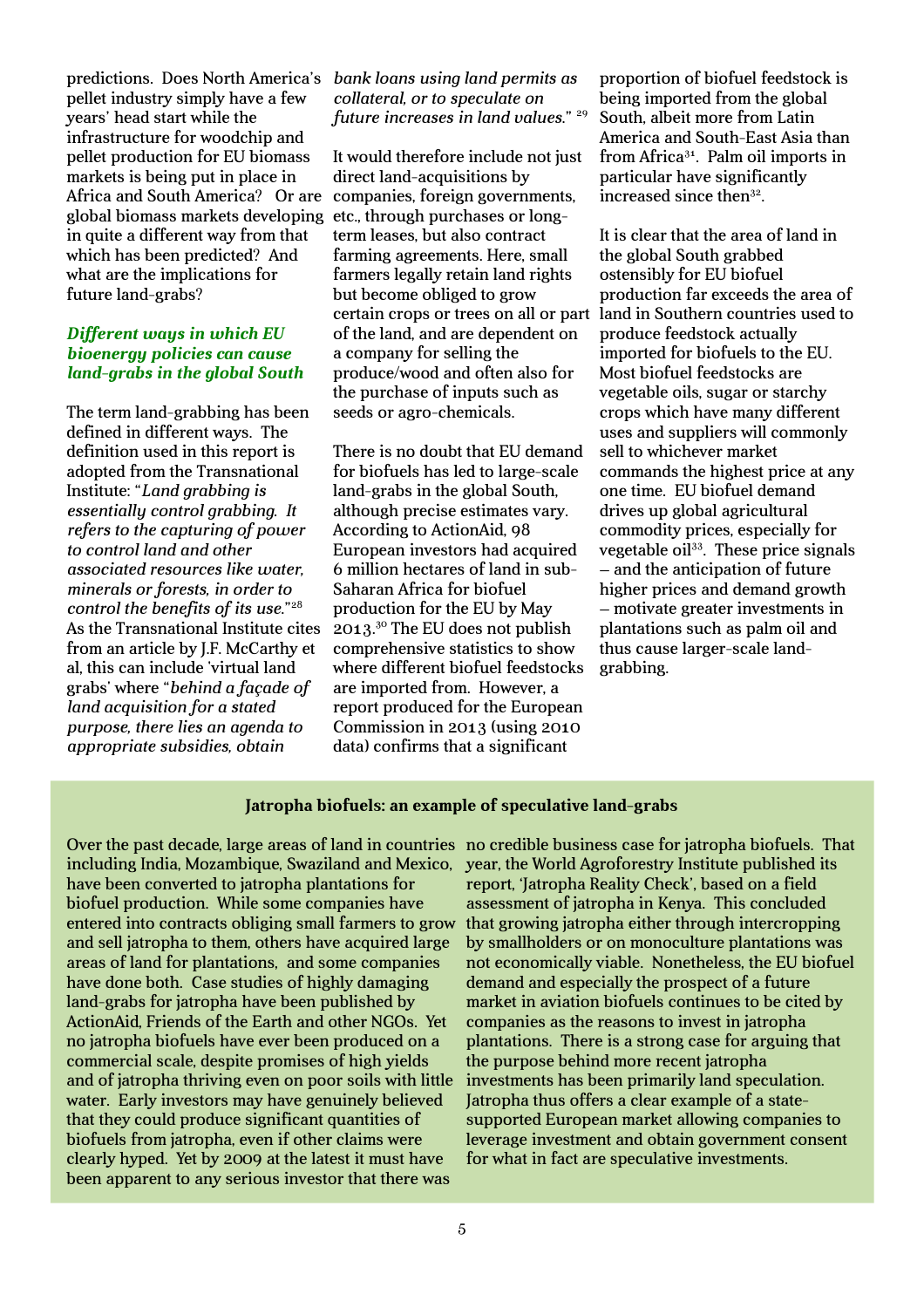A significant proportion of reported biofuel land-grabs, particularly in sub-Saharan Africa, have been for jatropha. Jatropha oil is not edible and although it can be used to make soap, there has been no reported interest in trading jatropha for purposes other than biofuels. Nonetheless, the experience with jatropha illustrates why the relationship between EU biofuel demand, subsidies, and land-grabs is far less straightforward than it seems.

The experience with EU biofuel policies therefore reveals a range of mechanisms by which the creation of a new demand, artificially created and maintained through direct and indirect public subsidies, triggers land-grabbing in the global South. Each of these mechanisms could also potentially apply to EU biomass policies. There are at least four drivers for land acquisition:

1) **Biofuel Feedstock:** The clearest direct impacts are land-grabs which actually result in biofuel feedstock being produced and exported to the EU. Whether this is likely to happen with biomass in the near future will be discussed below.

2) **Indirect Land Use Change (ILUC):** Extensive literature on ILUC from biofuels illustrates that converting land to biofuels or turning grains, vegetable oils or sugar previously grown for other purposes into biofuels instead can displace food production and other agricultural activities into different regions. Similarly, if agricultural land was converted to tree plantations in one region, this could push up food prices and therefore lead to ecosystem conversions and land-grabbing elsewhere. And if wood currently used for other markets was diverted to bioenergy, this could trigger new tree plantation expansion in the South. Global

price signals are the main mechanism for ILUC. So far, tree plantation expansion in the sourcing regions for EU pellets, especially in the southern US, is primarily happening at the expense of forests. There is no evidence as yet that significant areas of agricultural land are converted for biomass purposes in Europe, North America or Russia. However, there are two obvious displacement scenarios resulting from EU biomass demand:

a) *Pulp and paper:* The southern US is the largest pellet exporter to the EU (and worldwide). It is also the largest paper producing region in the world. The US Government's "Southern Forest Futures Report" acknowledges that a high demand for biomass from the region would adversely impact the pulp and paper industry by diverting much of the wood currently used to produce paper.<sup>34</sup> Given that global demand for paper continues to rise, declining production in the southern US would likely lead to greater production – and therefore more tree plantations – in countries of the global South. Similar effects could result from diverting wood used for paper production elsewhere, including in Europe, to bioenergy.

b) *Wood panel production:* In Europe, representatives of the panel board industry have warned that bioenergy is increasingly diverting residues and waste wood upon which their industry relies and that some of their members have already gone out of business as biomass prices escalate.<sup>35</sup> This trend could soon turn the EU into a net importer of panel board, which would further impact on global wood demand and prices.

3) **Speculative investments:** As shown by the example of jatropha, speculative investors are citing EU biofuel demand in order to attract investment into land acquisitions

even if they have no realistic prospect and perhaps no actual intention of producing biofuel feedstock. They may be primarily motivated by land speculation and use the promise and hype about EU biofuel demand to legitimise and attract investments in land. It is widely acknowledged, including by the World Bank, that land grabs are often undertaken primarily for speculative purposes $36$ . EU biomass mandatory targets and subsidies could equally be cited for such speculative purposes, too.

4) **EU climate and environmental policies:** Such policies are often seen and cited as examples to follow by policymakers and corporate interests in other countries. Although this indirect effect is particularly difficult to quantify, EU biofuel policies have coincided with blending mandates and other biofuel support measures in developing countries. A similar 'copycat' effect could be happening with biomass<sup>37</sup>.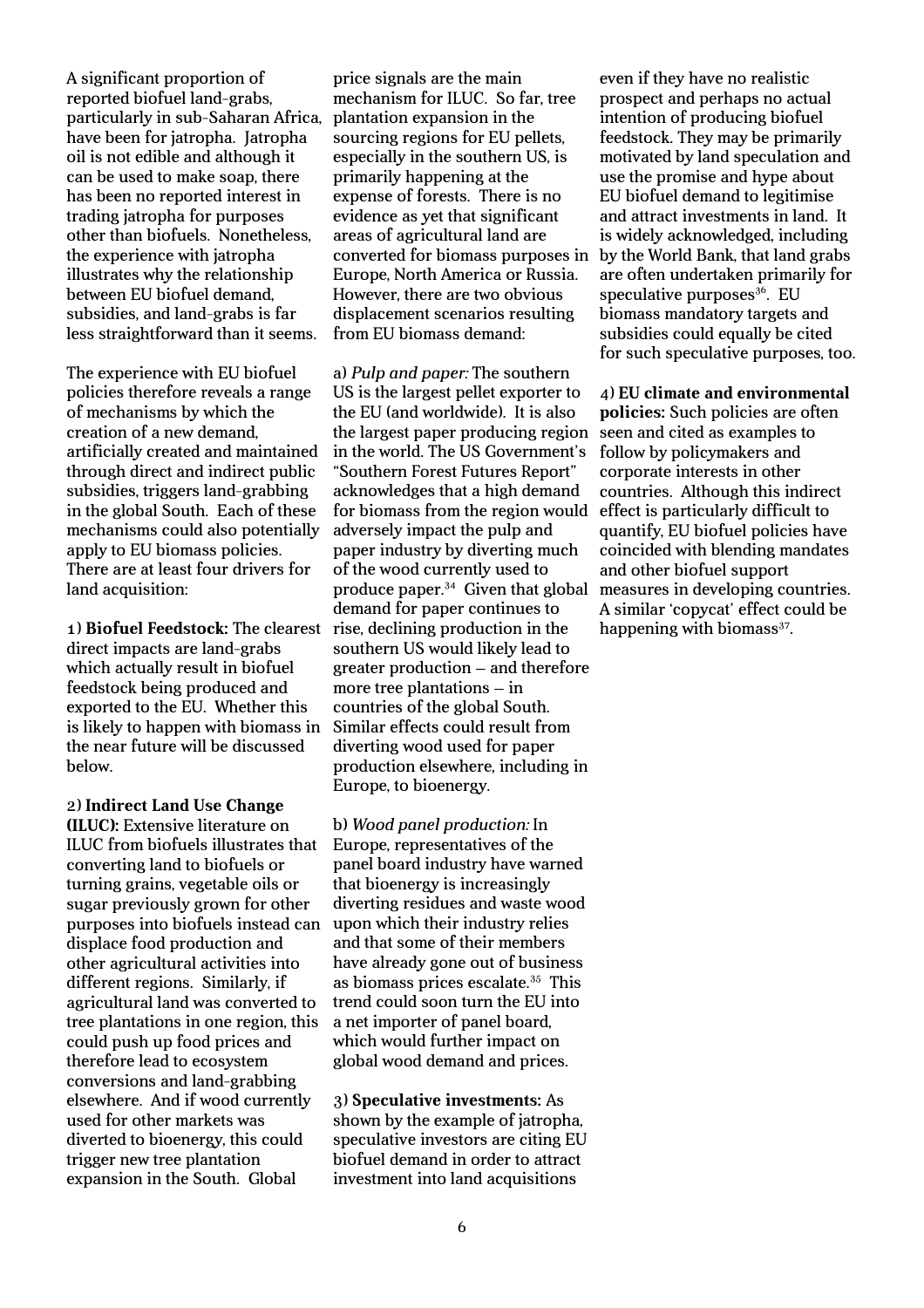#### *Investments in tree plantations and biomass-related infrastructure in the global South that could be linked to EU demand*

This chapter explores the actual evidence for investments in Southern countries where there is information or data confirming a direct link to EU biomass demand. These include:

- 1) Cases in which European energy companies have confirmed the sourcing of biomass from Southern countries,
- 2) Investments in or publicly announced plans for pellet and woodchip plants and/or related supply chain infrastructure with the intention of supplying European markets,
- 3) Announced investments in tree plantations where companies have indicated an intention to supply EU biomass markets,
- 4) Partnerships between companies owning tree plantations and companies seeking to set up supply chains of biomass to the EU.

It should be noted that investments falling into category 3) may be only loosely linked to EU biomass markets. Some of those may be speculative investments, with promises of future EU biomass demand cited to attract investment. And some plantation companies will simply mention a wide range of potential markets for the wood from new plantations. They will not commit themselves to supplying any one particular market but may well be prepared to Dutch and Danish power stations. sell wood to pellet plants if they were built and if pellet prices made Yet the fate of the three or four such sales lucrative.

Three countries have been chosen for detailed case studies: South Africa, Ghana and Brazil. South Africa is the only African country where export-oriented pellet plants were built in recent years. Ghana

has attracted more investments that appear linked to EU biomass demand than any other African country. And Brazil has a larger area of tree plantations for bioenergy than the rest of the world put together<sup>38</sup>.

#### *Wood pellet exports from South Africa?*

South Africa has around 1.5 million hectares of non-native 'formal' tree plantations, mostly of eucalyptus, pine and acacia as well as a further estimated 1.7 million hectares of land colonised with high densities of these invasive alien tree species<sup>39</sup>. Most plantation wood is for pulp and paper, especially for export and some is used for domestic construction timber and furniture. Amongst the documented impacts of the plantations are the displacement of communities, the destruction of biodiverse grasslands, freshwater depletion and pollution and soil contamination, compaction and erosion<sup>40</sup>. Government support for the plantation industry - the location of the country's main deep water port being close to tree plantation areas, and capital support for pellet plants - have made South Africa a likely candidate for pioneering an African pellet industry. At least three, possibly four pellet mills were opened in recent years and limited quantities of South African pellets have been burned in UK,

pellet plants shows that South Africa has ultimately been unsuccessful in establishing pellet supply chains for Europe, at least for the time being. For one of the plants ("Star Biomass Pellets" at Richards Bay) no corroboration can be found through web

searches that it ever opened but the company behind it ceased operating in 2005. However, three pellet plants with a combined capacity of 240,000 tonnes a year were in operation in recent years. One of those, located in Howick in Kwazulu Natal, belonged to a South African company called Biotech Fuels. The company filed for bankruptcy in March 2013 after their main investor, GAM UK, called in their finance because the plant was not breaking even. The other two, located in Port Elizabeth ("ECB Biomass") and Sabie ("Zebra Pellets") had been at least partly financed by the German Frigate Consortium, as part of a military offset (not carbon offset) scheme called the National Industrial Participation Programme. Under that scheme, European military corporations from which South Africa purchased helicopters, submarines and fighters had to 'offset' some of their profits by investing into industrial developments in the country. ECB Biomass was built by the Dutch energy company GF Energy<sup>41</sup>, Zebra Pellets by a South African company and both were sold to the Industrial Development Corporation (IDC). The IDC is a national development finance institution owned by the South African government and subsidised from tax-payers' money. All three plants appear to have relied on forestry residues from existing plantations and pellets were exported to the Netherlands, Denmark and the UK. One of these two plants ceased operating in 2012; the other was formally closed in January 2013.

A report by IIED, One World and REEEP (Renewable Energy and Energy Efficiency Partnership) examines the reasons why one of the three plants (at Howick) failed: Road haulage, cleaning and drying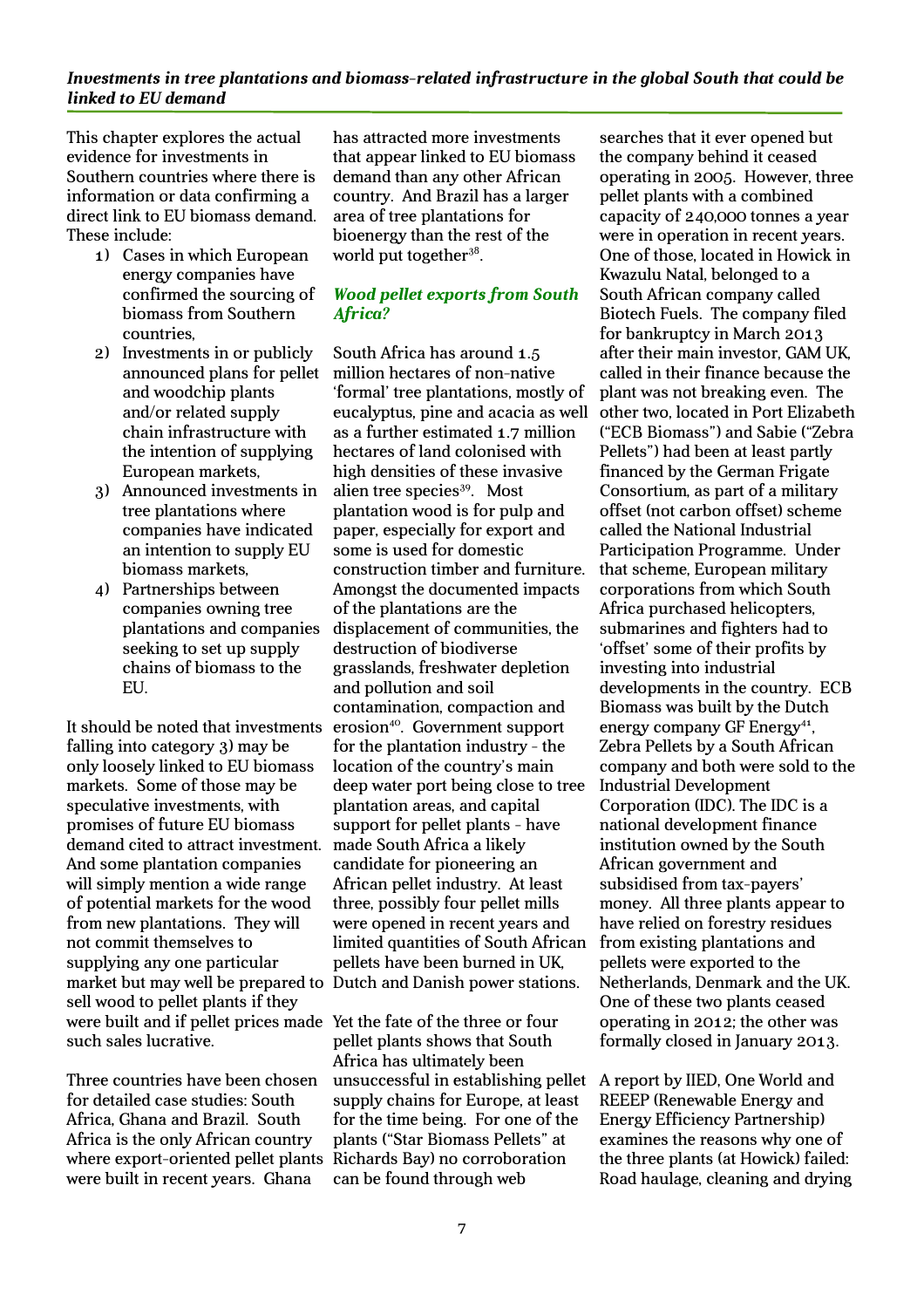costs (including grid electricity costs) as well as maintenance costs (due to high wear and tear rates) were so high as to make the plant uneconomic, even though the pellets were produced from residues which the company obtained free of charge. The losses were compounded by an absence of domestic purchasers of the pellets, and export prices fell during the recession. Though not discussed in that report, falling export prices may have reflected fluctuations in the Euro-Rand exchange rate. The same factors are also likely to have affected the other two failed pellet plants.

This experience shows that at the present time, an export-focused pellet industry is not economically viable in South Africa, even though government policies (military offsets and IDC takeovers) assured high levels of initial Community Forest Management capital finance, and even though free wood supplies had been guaranteed from existing plantations. If exchange rate fluctuations, electricity and transport costs and a lack of technical expertise (leading to high companies were allocated at least maintenance costs) make pellet production unviable, even under the favourable conditions in South Africa, it is hard to see exportoriented pellet industries developing in African countries with less favourable conditions. Major investments by European or North American companies, experienced in running pellet plants and eager to build up African supply chains despite high initial costs could change this situation. But no evidence has been published that indicates any concrete investment proposals.

#### *Biomass land grabs in Ghana?*

Ghana has been heavily targeted for land-grabs by foreign companies, many of them European. According to the Land Matrix, foreign companies have

obtained contracts for up to 1.18 million hectares of land<sup>42</sup>. The majority of these land-grabs are for agriculture, including palm oil and many of these are for biofuels. However, the Ghanaian government strongly supports the large-scale tree plantations including through its National Forest Plantation Development Programme. According to the Forestry Commission of Ghana, which acts as the lead agency, 166,499 hectares of tree plantations had been established by the end of 2011, under six different programmes $43$ . Not all of these are industrial tree plantations: 80,728 hectares were planted under the Modified Taungya System programme, under which farmers are encouraged to inter-plant trees with food crops and a further 13,388 hectares attributable to the Programme. However, other programmes support large commercial tree plantations and in 2011 alone, 49 "private entities" signed lease contracts with the Forestry Commission. Fourteen 1,000 hectares of land for tree plantations.

According to the Forestry Commission's trade statistics<sup>44</sup> for 2012 and 2013, pellets or woodchips do not feature amongst Ghana's wood exports. This is not entirely correct because, as shown below, at least one company has been exporting woodchips for biomass to the EU. However, the quantities are likely too small to feature in trade statistics.

Since 2010, at least 6 companies have announced an interest in producing and exporting woodchips and possibly pellets for biomass electricity from plantations in Ghana. This far exceeds the number of similar announcements in any other African country.

One company – the UK-based **Africa Renewables Ltd (or AfriRen)** – has started supplying woodchips from Ghana to at least one power station, in Denmark. In May 2011, AfriRen's subsidiary Takoradi Renewable Energy Ltd<sup>45</sup> entered into an 8-year contract with SIFCA,<sup>46</sup> a subsidiary of Ghana Rubber Estates Ltd (GREL). Under this agreement, AfriRen will log and chip older rubber trees on GREL's existing 13,000 hectares of plantations. These trees, too old to produce high yields of sap, are being replaced with new rubber trees by GRE. AfriRen provides chipping facilities for 120,000 tonnes of wood a year, all of which is for export to Europe. In October 2011, AfriRen signed a supply contract for 750,000 tonnes of woodchips over five years with the Dutch energy company Verdo Group. Under this contract 140,000 tonnes of AfriRen woodchips are currently going to a Danish power station, via the Ghanaian Port of Takoradi. Those woodchips are being delivered to the Port of Aarhus and burned at Verdo's Grenaa CHP plant in Randers. This is a 52MWe combined heat and power plant that has been converted from coal to biomass burning<sup>47</sup>. Verdo Group plans to become a large European player in the bioenergy market. AfriRen's project was facilitated through credit from the Standard Chartered Bank and in January 2012, the company announced plans to replicate the project across West Africa. However, no further contracts or investment deals involving AfriRen or their subsidiary have been reported so far. *Indeed, this is the only existing project in which biomass from Africa is being supplied for European energy generation*<sup>48</sup> *for which corroborative data could be found*.

AfriRen's project description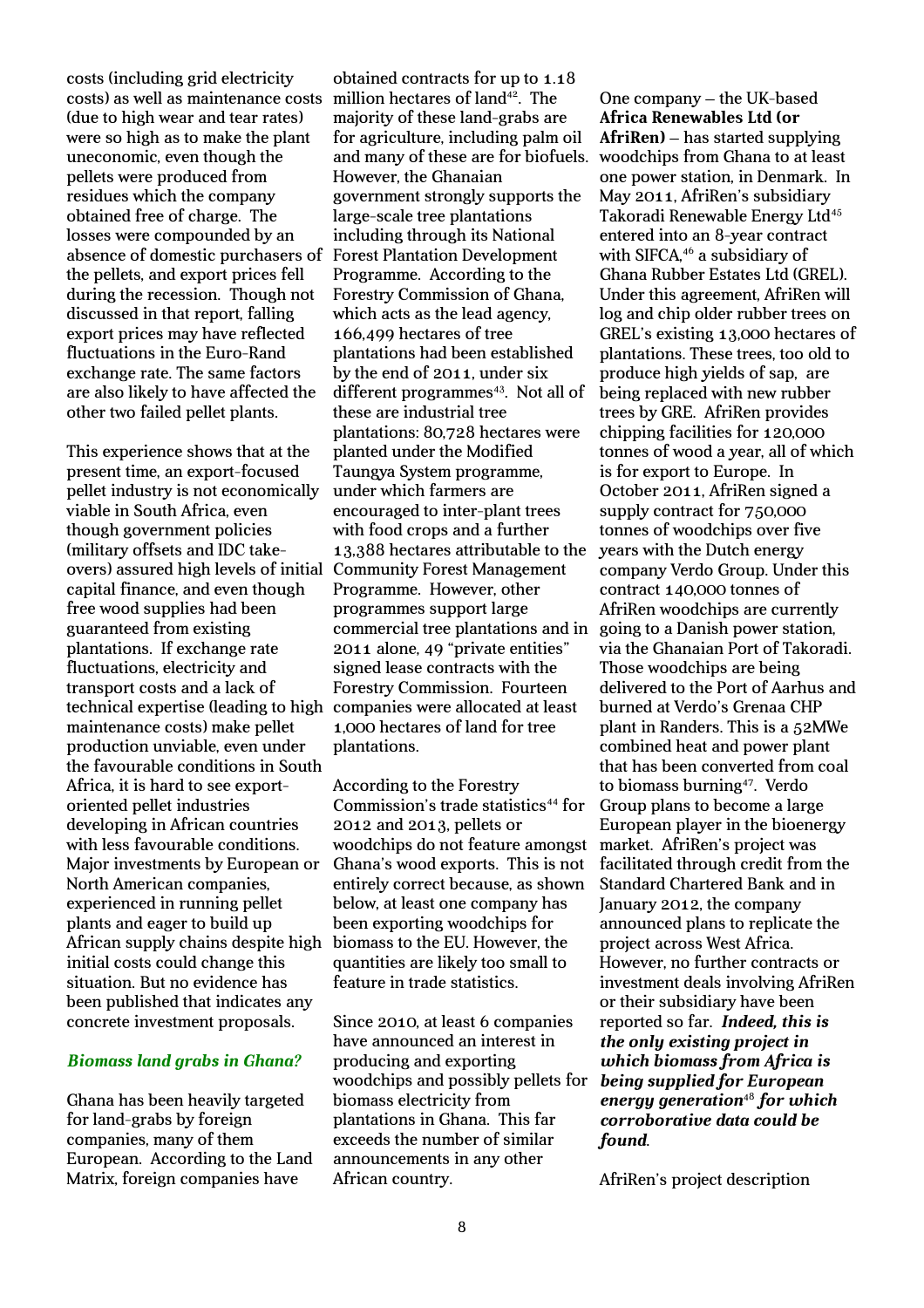resembles a previous biomass project in Liberia, where the Swedish government-owned energy corporation Vattenfall had acquired shares in Buchanan Renewable Energy (BRE) in order to obtain woodchips made from old rubber trees at a plantation. This project had been strongly criticised by civil society groups because of its adverse impacts on small farmers and on communities depending on charcoal production and use of rubber wood, and because of legal irregularities. Vattenfall subsequently disinvested from BRE and announced that they would source wood from North America rather than Liberia, citing economic reasons. The Liberian experience showed that even biomass-export projects that do not require new or expanded tree plantations can have highly negative social impacts. There are no independent reports about AfriRen's project; hence it is impossible to make any conclusions about its impacts. However, in 2012, protests by GREL's workers against poor salaries, discrimination and breaches of Ghana's Labour Act were reported<sup>49</sup>.

Of the other five biomass-exportrelated ventures, at least one and possibly three have failed. UK company **Clenergen Corporation** had announced in 2010 that they had obtained a 45-year sublease for 4,800 hectares of land in Ghana in order to produce 100,000 tonnes of woodchips from 'energy crops' by 2014. Clenergen also stated that they had The Danish company **Scanstyle**  acquired a lease for around 2,000 hectares for a similar venture in Guyana and that they intended to export woodchips for the UK and US. Clenergen Corporation and its sister company are now dissolved and an Indian subsidiary they had set up is in liquidation. Their supposed land-acquisition and its subsequent fate cannot be corroborated through desktop

research.

An Indian company, **Abellon CleanEnergy Ltd**, announced in February 2010 that it would convert 10,000 hectares of socalled "degraded land" to plantations for biofuel and solid biomass plantations. Pellets were to be produced from bamboo and to be exported to the US and Europe, with long-term plans to build a biomass plant in Ghana and to then use the pellets domestically. Since then, Abellon has purchased a large 130,000 tonne/year pellet plant, but in Canada, rather than in Ghana. The company has made no recent public announcement about converting land to biomass plantations. They have spoken of plans to build a "solid biofuel plant", possibly a pellet mill, in Sokoban, Kumasi, Ahanti Region, with a 100,000 tonnes/year capacity, and possibly another one half that size in Ashanti or Western region. The plant in Sokoban would use sawdust from existing wood industries, although it would appear to require significantly more sawdust than is available in the town<sup>50</sup>. However, there are no indications that the money required for such a pellet plant has so far been invested, or that construction is imminent. And while Abellon referred to such plans at an event in February  $2014^{51}$ , their website still only speaks in general terms about 'planned investment projects' in Ghana.

**Biofuels** announced joint plans with Scanstyle Ghana Ltd to produce wood pellets from sawmill residues in Mim. They also referred to timber from trees their 40,000 hectare concession. The pellet investment (actual or proposed) was reported to be worth around \$5.14 million. Although Scanstyle Biofuels stated teak plantations, although no

that they would target domestic markets, their investors, the founders of African Investments A/S, announced in the same year that the 50,000 tonne per year proposed pellet plant in Mim would be sold to Dong Energy to supply Danish power stations, and that the plant would be built in partnership with the Ghanaian company PHC Ltd. Since then, however, no announcements have been made to suggest that these pellet plans were ever progressed.

Another venture that was to involve pellets from agricultural residues rather than wood pellets for export (not included in the project figures above) involved a UK firm called **Ghana Biomass**. They had announced plans to produce 350,000 tonnes of cocoa husk pellets for the UK market. However, their latest submitted Company House records, from December 2013, are classed as 'dormant accounts'. Ghana Biomass has not so far undertaken any economic activities, i.e. they had not traded, nor taken up loans or acquired assets. On their website, they claim to have "*already raised more than half of the required funding*" but there is no published evidence that their plans have been progressed.

which they said they had planted at in Ghana's Ashanti region and has There are two companies which have acquired land for tree plantations in Ghana and have referred to the potential of biomass exports. One of those is a UK company, **Mere Plantations Ltd**, whose "sister companies" are called Mere Environmental Ltd, Mere Power Ltd, Mere Power (Ghana) Ltd and Blue Energy Ghana  $LL^{52}$ . From their website, the company is currently planting 5,000 hectares of teak plantations secured a further 25,000 hectares. The Forestry Commission Ghana's last two Annual Reports contain references to and photos of Mere's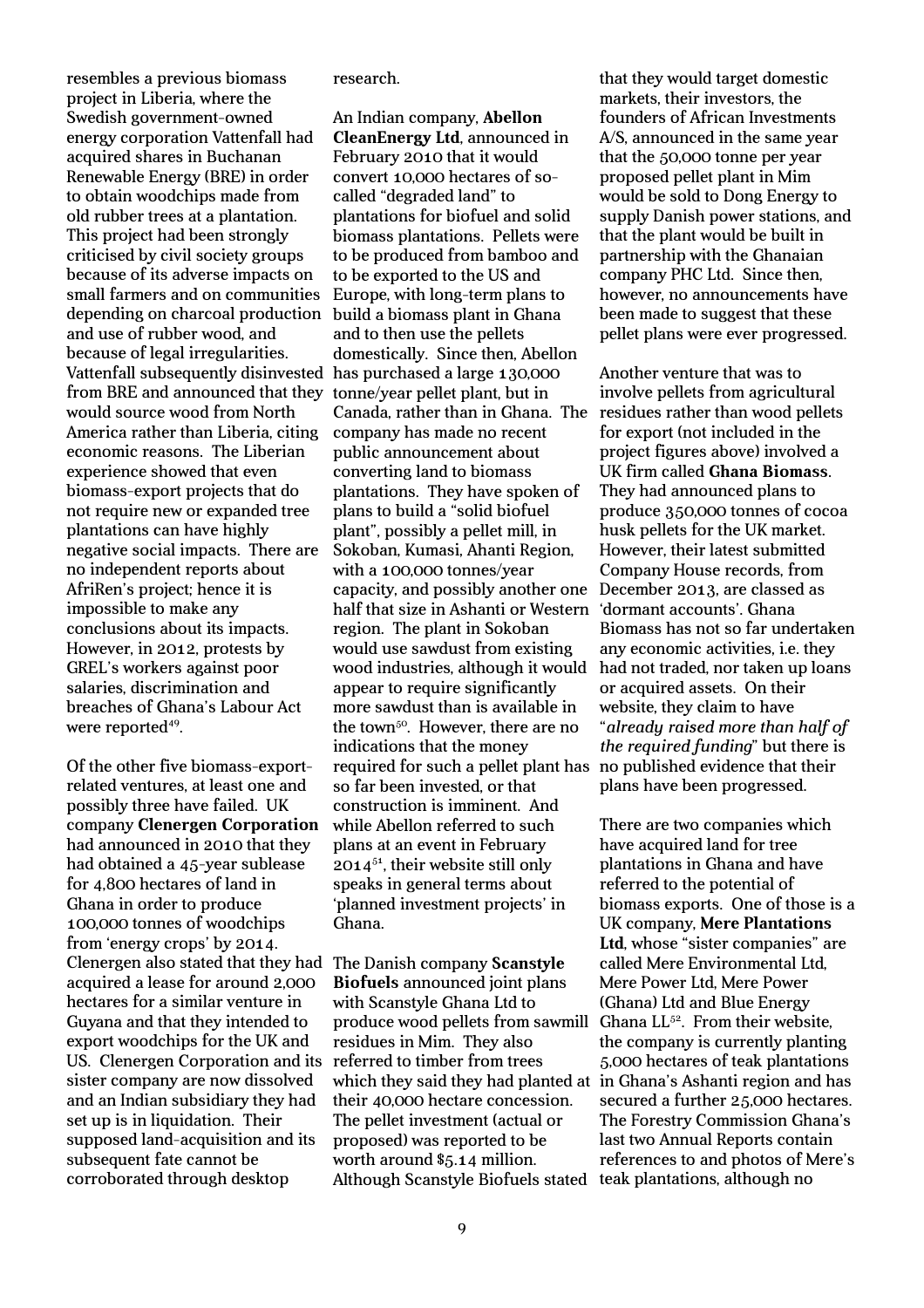independent information can be found to corroborate the hectare figures. In April 2013, the company announced plans to build a centre for the import and processing of woodchips from West Africa (i.e. Mere's teak plantations in Ghana) at Holyhead Port in Wales. There is no record of any relevant planning application and Mere's website does not mention any specific markets for their wood. It is therefore impossible to predict who will end up purchasing this teak. However, teak is a valuable tropical hardwood, in high demand for furniture and other sawn wood uses, and it cannot be grown on such short rotations comparable to eucalyptus or bamboo. For teak, 20-30 year rotations are classed as 'short'. This would make it a surprising choice for bioenergygeneration (except as a use for sawmill residues). And given that Mere has only just started establishing the plantations, their announcement of imminent plans for teak-biomass imports to Wales does not sound credible.

Finally, **Miro Forestry Company**, registered on the Cayman Islands, advised their investors, GZ Invest, that they had signed a cooperation agreement with ABREC (African Biofuels and Renewable Energy Company) <sup>53</sup> to develop a woodchip biomass business with an initial focus on Ghana which would supply West African as well as export markets with an initial 100,000 tonnes per year.

According to the company's information, Miro signed two 50 year leases for 5,000 hectares in the Ashanti Region in April 2009 and have begun planting teak, eucalyptus and Spanish cedars on what they call their Boumfoum Plantations. Their website does not make it clear whether the leases were for 5,000 hectares each, i.e. 10,000 hectares in total, or for 5,000 hectares in total.

Miro Forestry Company obtained initial credit from GZ Invest in Germany. They had planted 250 hectares by early 2012 and no figures for subsequent plantings can be found.

However, Miro Forestry's current website states that the tree species grown on the Boumfoum Plantations are teak and Spanish cedar and describes them as 'high quality timber' and 'excellent for plywood and veneer' respectively, rather than as potential biomass sources. It does not mention any agreement with ABREC, although the company still mentions biomass as a possible market for wood from their Sierra Leone plantations. ABREC's website makes no mention of any related biomass plans either.

One other company that deserves a mention in this chapter is called **African Plantations for Sustainable Development (APSD)**, even they speak about plans for biomass energy production in Ghana rather than woodchip or pellet export. This is a secretive company which is said to have acquired 450,000 hectares of land for tree plantations in Ghana's Brong Ahafo Region and possibly in the Ashanti Region. If the size is confirmed, this would make it the second biggest land-grab in Ghana. According to Land Matrix, who list the status of the project as 'unconfirmed', APSD is a South African company, whereas a Ghanaian reporter has described them as a "*phony Swedish company*". A concerned local association commissioned Databank Financial Services (Ghana) Ltd, in 2009, to ascertain more information about this company – but their investigation yielded no results.

APSD is in fact registered in Norway and three founder names can be found, including Erling

Lorentzen. Lorentzen, now very elderly, founded one of South America's largest and most  $controversial<sup>54</sup>$  pulp and paper companies, Aracruz Celulose<sup>55</sup>, in 1967. APSD has stated that they intend to produce 1.5 million tonnes of pulp a year and to also generate 600 MW of electricity from eucalyptus plantations, for which an estimated 6 million green tonnes of wood would be required. As confirmed by the Forestry Commission, APSD started planting eucalyptus in 2012, but their power generation plans appear not to have been progressed so far.

Indeed, 600 MW of biomass electricity generation would be a hugely ambitious plan, unprecedented in Africa. By comparison, the UK's installed capacity for biomass electricity from purpose-built plants is only around 425 MW, actual generation in those plants is significantly lower and not all of this comes from burning wood<sup>56</sup>. Furthermore, none of the three known founding directors appears to have any background in the energy industry and the technical expertise and the capital investment required for building biomass power stations is high (an estimated £300 million for constructing a 100 MW biomass plant in the  $UK<sup>57</sup>$ . It is therefore highly questionable whether domestic bioenergy generation is the true purpose of the plantations.

In 2012, Kumawu residents concerned about the acquisition of 37,231 hectares Kumawu stool land by APSD and another plantation company (Afram Plantation Ltd) petitioned the High Court's Land Division to declare the transaction illegal, to impose damages, a restraining order and to confirm the traditional boundary and land ownership. They warned that the land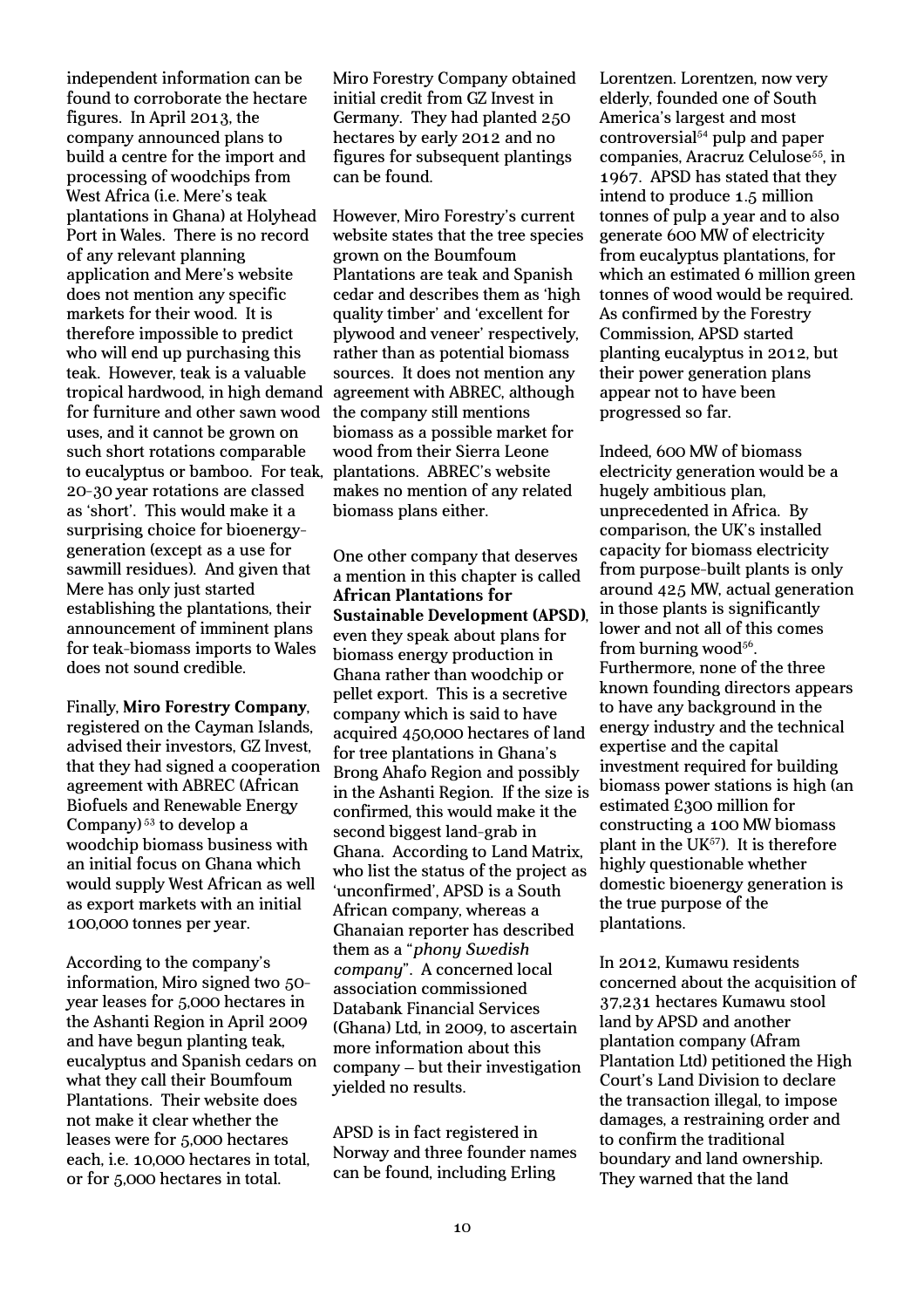transaction was harming farmers and fishermen and causing the collapse of the traditional Kumawu with Futura Gen, a subsidiary of stool lands $58$ . No judgement of this case can be found and it is not clear whether it is still pending<sup>59</sup>.

In April 2014, a Ghanaian news service reported that around 2,000 farmers and other residents were being displaced in Atebubu Amantin district, Brong Ahafo, as a result of the sale and lease of 9,000 hectares of land to APSD and other investors. The local MP was cited as warning that the region's food production and food security were at risk<sup>60</sup>.

**In summary**, while several plantation investments and proposals have been justified, at least partly by the demand for biomass, often for export, there are eucalyptus accounts for around 5 no convincing plans either for producing pellets or for exporting woodchips for biomass from new plantations. The only existing project involves wood from existing rubber plantations.

#### *Eucalyptus plantations for energy in Brazil*

Brazil is widely seen as a world leader in "tree plantation technology"<sup>61</sup>. 7.1 million hectares were covered by industrial tree plantations in 2010 – which is nearly the size of Scotland. Companies and the government alike are envisioning further largescale plantation expansion. As reported above, in 2011, a government policy to more than double the area of tree plantations to 15 million hectares was announced $62$ . According to the Brazilian pulp and paper industry association BRACELPA, Brazil achieves the highest yields from tree plantations anywhere in the world – 44  $\mathrm{m}^{3}$  per hectare per year for eucalyptus, which the industry states could in future be increased to 70 m<sup>3</sup>/ha/year. There is a strong established either for energy or for push for the development and

commercialisation of genetically engineered (GE) trees in Brazil, the pulp and paper company Suzano Papel e Celulose, having had approval for four field trials with GE trees so  $far<sup>63</sup>$ . A bill to permit commercial plantings of GE 'terminator' seeds was to have been considered by Congress in February 2014 although the debate and vote have been delayed. Given that Brazil already has the This would breach a global moratorium agreed by parties to the Convention on Biological Diversity and it is widely seen as motivated in part by plans for GE eucalyptus commercialisation, although agribusiness companies may be interested in crop-related applications, too<sup>64</sup>.

According to industry estimates, million hectares of tree plantations, with all or most of the remainder being pine.<sup>65</sup> Although most tree plantations are for pulp and paper production, nearly half of all eucalyptus is used for 'industrial fuelwood', including charcoal<sup>66</sup>. Charcoal is used primarily for pig iron and steel production and around 1 million hectares of plantations are directly owned by steel companies. As a result, Brazil has more tree plantations dedicated to energy production than the rest of the world put together.

In response to the demand for industrial charcoal, plantation companies have been developing plantations with eucalyptus clones, bred specifically with a high lignin content<sup>67</sup> for this purpose<sup>68</sup>. A high lignin content means that more energy will be generated from combustion per tonne of wood. On the other hand, pulp and paper companies prefer wood with low lignin content. This means that different eucalyptus plantations in Brazil are paper production. Furthermore,

plantation companies in Brazil are also developing high-density, fastrotation eucalyptus plantations for energy use. Experiments with such plantations started in the early 1980s but initially failed. In recent years, however, at least nine companies have set up experimental or pilot plantations of this type<sup>69</sup>.

highest-yielding eucalyptus plantations in the world and the most experience with optimising tree plantations for energy production, the emergence of an export-oriented wood pellet industry would seem far more likely in Brazil than in Africa. Nonetheless, even in Brazil, wood pellet investments that had been announced, have also been cancelled or have simply not materialised to date. According to an analysis by a large Canadian investment bank, CIBC,<sup>70</sup> pellet production in Brazil could not currently compete with that in Canada or in the southern US. This is largely due to Brazilian energy prices and transport fuel costs being higher than those in North America (with pellet production being very energyintensive). Furthermore, land prices have been rising in Brazil, pushing up the price of wood. Rising land prices have been linked to foreign investment in Brazilian land for monocultures<sup>71</sup>.

According to industry figures, Brazil had 10 pellet plants producing a total of around 320,000 tonnes a year, but only for supply to domestic markets $72$ .

One company that published plans for export-oriented pellet production is the Brazilian energy firm **ERB (Energias Renovaveis do Brasil Ltda)**. In October 2011, ERB announced plans to build a demonstration plant that produces torrefied pellets for export to Europe. Torrefied pellets are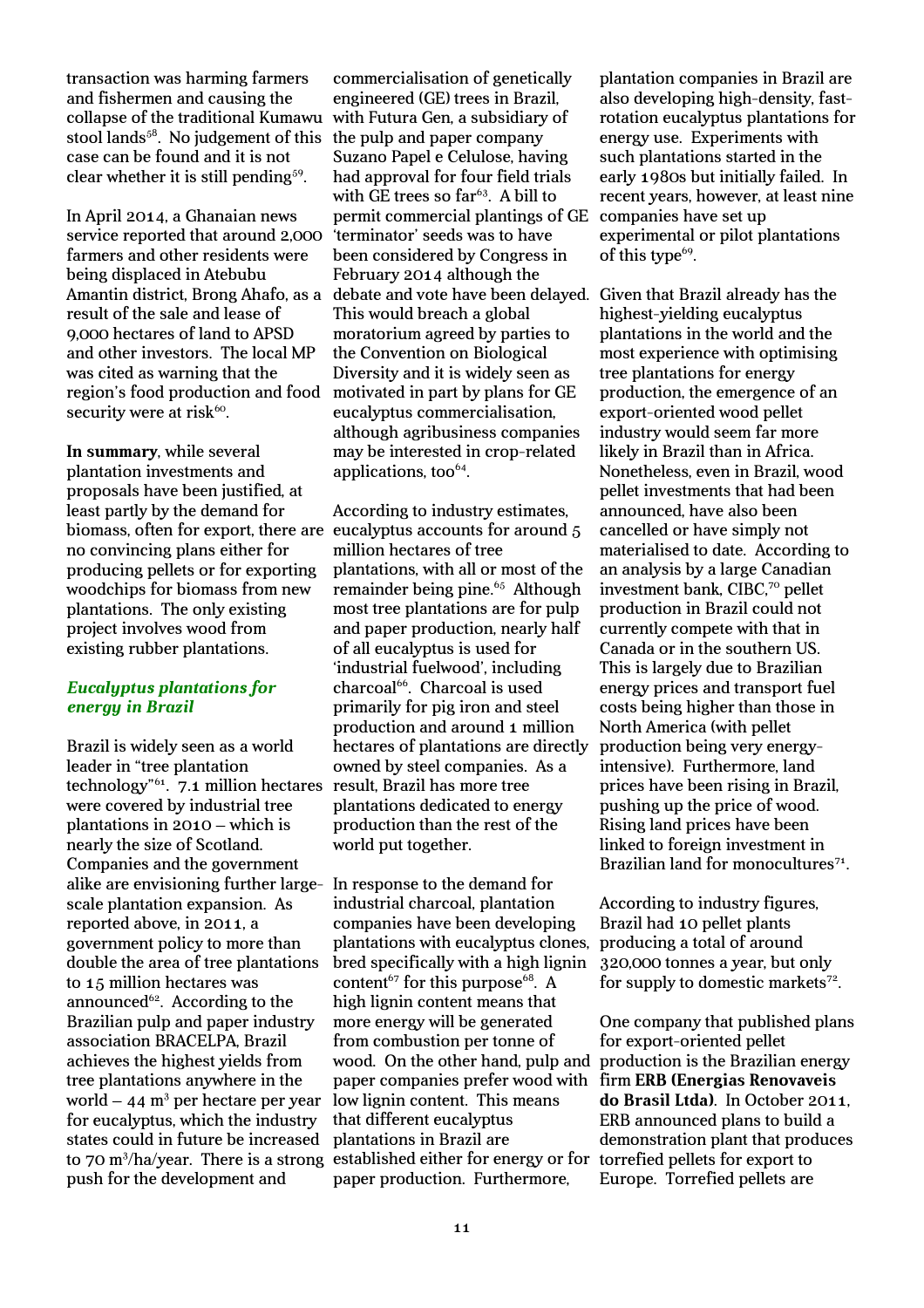high-density pellets which can be burned in boilers built for coal combustion. Worldwide, torrefication has so far only been successful on a small rather than commercial scale, due to technical challenges. ERB stated that the first torrefied pellets would be produced in 2012 and that they might build a larger plant for such purposes in 2013. At the same time, they announced plans to build a biomass combined heat and power plant that would provide energy to a Dow Chemical factory in Aratu, in the state of Bahia.

Since then, ERB and Dow Chemical have opened the biomass cogeneration plant in Aratu, which is burning eucalyptus woodchips from 10,000 hectares of new plantations owned by ERB, as well as sourced from the northern coast of Bahia. The plant and plantations were facilitated by the Brazilian National Development Bank (BNDES) with a US\$105 million loan.

Yet ERB's independent pellet plans have not been progressed.

In July 2013, ERB stated that they had started eucalyptus trial plantations in Alagoas and that they had long-term plans for 12,000 hectares of plantations in that state in order to produce electricity for sugar mills, and to supply a proposed pellet mill which might supply European markets. ERB thus appears to keep open the option of future pellet production for export, but they have not invested or attracted investments in this sector.

Joint proposals for an exportfocussed pellet mill by the Brazilian company **TANAC** and the Dutch energy firm Eneco were announced in March 2011, but abandoned in August 2012. TANAC owns at least 30,000 hectares of eucalyptus plantations

in Rio Grande do Sul, and they have been exporting woodchips from Rio Grande Port since 1995. Their website states that they are diversifying into exporting woodchips "*to energy and woodchip board producing markets*", but no information about any bioenergy-related sales has been published.

One Canadian company, **Timber Creek Farms Industrial**, claims to have built a 100,000 tonnes a year pellet plant in Piên in the state of Paraná to supply European coal power stations with pellets made from pine plantations. However, their claims appear very questionable: Their supposed Brazilian partner company, Arbeit S.A., makes no mention of such a plant on their website and, although the local government had reported in May 2011 that construction of such a plant had commenced, no confirmation of this commission has been published. Timber Creek later said that they had transported an existing pellet plant from Canada rather than building a new one. It is difficult to imagine an entire large pellet plant being shipped long-distance and then being transported some 100km over land.

An industry website<sup>73</sup> recently announced plans for a new pellet plant by **Brazil Biomass and Renewable Energy**, who say it will be built in Santa Catarina state with a (relatively small) 36,000 tonne annual capacity, which may increase in future. It will use sawmill residues and pellets are to be exported to Italy. According to Brazil Biomass, the plant is fully financed by the Brazilian National Development Bank and a development bank in Santa Catarina (BRDE). Whether such a pellet plant will indeed be opened remains to be seen. Curiously, the company's website mentions no such plans and describes Brazil

Biomass and Renewable Energy as a consultancy firm in the bioenergy field.

A large Brazilian corporation which has announced exportoriented pellet plans is the **Colleman Group**, which owns around 50 companies. Colleman Group already has 2,700 hectares of eucalyptus plantations in the state of Santa Catarina. Colleman said in March 2012 that they would invest \$16.6 million in the production of 1 million tonnes of pellets, woodchips and briquettes in the state, as well as in a further 3,000 to 4,000 hectares of plantations. Pellets were intended to be shipped to Europe and Asia. The company's most recent press statement about those plans was in September 2013 and it showed that they were still only 'investigating' the feasibility of pellet production for export and that no actual investment had been made in it.

The biggest pellet plans of all were announced by **Suzano Papel e Celulose**. They stated in July 2010 that they would invest around \$800 million in three pellet plants in the Northeast of Brazil, each of them producing 1 million tonnes per year. The plants would be operational in 2013 or '14. Three months later, Suzano entered into a Memorandum of Understanding with UK biomass company MGT Power, who had obtained planning consent for a 299 MW biomass power station at Teesside Port (which has not so far been built). Their next announcement, in September 2011, showed that they had dropped one of their pellet plant plans. At that time, they were still planning to build two plants with a total capacity of 2 million tonnes per year, one in Maranhão, the other in Piauí, with the proposed investment now reduced to around \$534 million, which included plans for new plantations. In March 2013,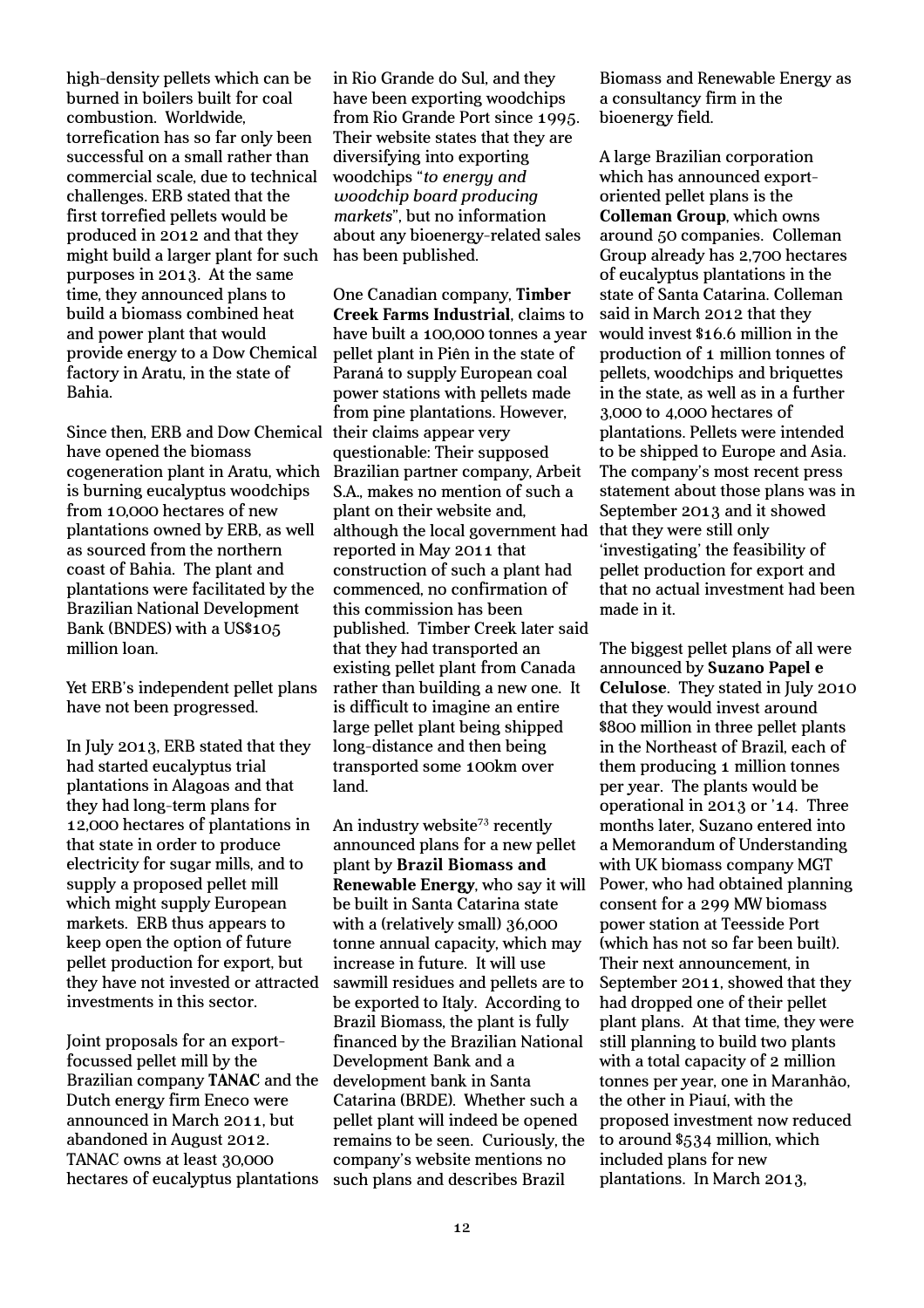Suzano officially suspended both of their remaining pellet mill plans, the basis for the livelihood of until such time as their debt had fallen considerably, and announced that they would instead focus on building a new pulp mill in Maranhão. This, they announced, opened at the end of December 2013. Suzano is Brazil's most indebted pulp and paper company and they are in financial crisis. In Maranhão, they have been legally prohibited from operating since 2012, following a court ruling which deemed their environmental license for eucalyptus plantations and for their planned pulp mill, as unlawful – although this has not stopped them from operating illegally. In Piauí, a court revoked their license for a pulp mill project in 2013. Furthermore, the company has faced major civil society protests in both Maranhão and Bahia.<sup>74</sup>

Suzano's Memorandum of Understanding with MGT Power in 2010, and their expectation of a European wood pellet market at the time, undoubtedly lent impetus to their investment in tree plantations in the state's Baixo Parnaíba region, where they received permission to clearcut 40,000 hectares of Cerrado forest in 2009. To date 30,000 to 40,000 hectares of eucalyptus has been planted. Some of the plantations are intended for pulp and paper production but others are high density, short-rotation plantations, which would only be suitable for energy generation (including wood demand. pellet production). In 2013, an investigation by researchers from the World Rainforest Movement and CEPEDES (Centre for Study and Research for the Development of the Southern Bahia Region) looked at the impacts of Suzano's plantations in Baixo Parnaíba region on communities and ecosystems. They showed that Suzano had clearcut Cerrado savannah forests with bulldozers

for their plantations, destroying traditional communities. Those communities have been living in harmony with the Cerrado ecosystem, one of the most biodiverse savannah ecosystems on the planet. Their livelihood depends on small-scale food growing and cattle rearing and on harvesting fruits from native trees, such as Bacuri and Pequi (nut) trees. Several communities have been deprived of their access to their land for cultivating food and grazing cattle and have seen thousands of the Bacuri and other trees which previously offered a harvest, cut down by Suzano. Other communities have in some cases resisted Suzano's efforts, by standing in front of bulldozers. Where tree plantations have been developed, river headwaters have dried up and the water volume of nearby streams has shrunk. Dense, short-rotation and highyield eucalyptus plantations planted for biomass energy require even more water than the wider spaced, longer rotation pulp and paper plantations. Experiences in Baixo Parnaíba region illustrate how Suzano's expectations of a new pellet market in Europe has led to highly damaging land-grabs and deforestation, even without actual investment in any pellet mill or, for *No emerging large-scale wood*that matter, in the MGT biomass power station that had intended to purchase the pellets. In other words, this damage has been primarily based on speculative

While the prospects of Brazil becoming a significant pellet exporter to Europe in the near future have receded, interest in new 'energy' tree plantations clearly has not. With a large domestic demand for 'industrial fuelwood', including charcoal, as well as a new interest in domestic electricity generation from wood, this situation is unlikely to change. had announced the first shipments

In August 2013, at the Brazilian Government's A5 energy auction, long-term energy supply contracts were awarded to two proposed wood power stations, with a joint capacity of 300 MW (for which around 3 million green tonnes of wood are required). Both of these power station plans are associated with proposed new eucalyptus plantations. Previously, biomass electricity in Brazil had almost exclusively been produced from the sugar cane residue, bagasse.

In summary, Brazil certainly has the technical capacity, experience and access to investment capital required for large-scale pellet production, as well as the highest per hectare yields from any tree plantations in the world. However, relatively high domestic energy costs, together with uncertainties over global pellet prices (including over future currency exchange rates) would prevent pellet producers from competing with those in Canada and the US for access to the EU. Burning wood in domestic industries and power stations in Brazil appears to make more economic sense. The impacts in terms of deforestation and land-grabbing are the same as they would have been for exportoriented pellets.

# *biomass exports from other countries of the global South to Europe*

Analysis of biomass-related developments in South Africa, Ghana and Brazil suggest that it is unlikely that a significant woodbiomass supply chain from any country of the global South to Europe will be developed in the foreseeable future. There is no evidence from other countries to contradict this conclusion.

In 2009, the Canadian mining and forestry company **MagIndustries**,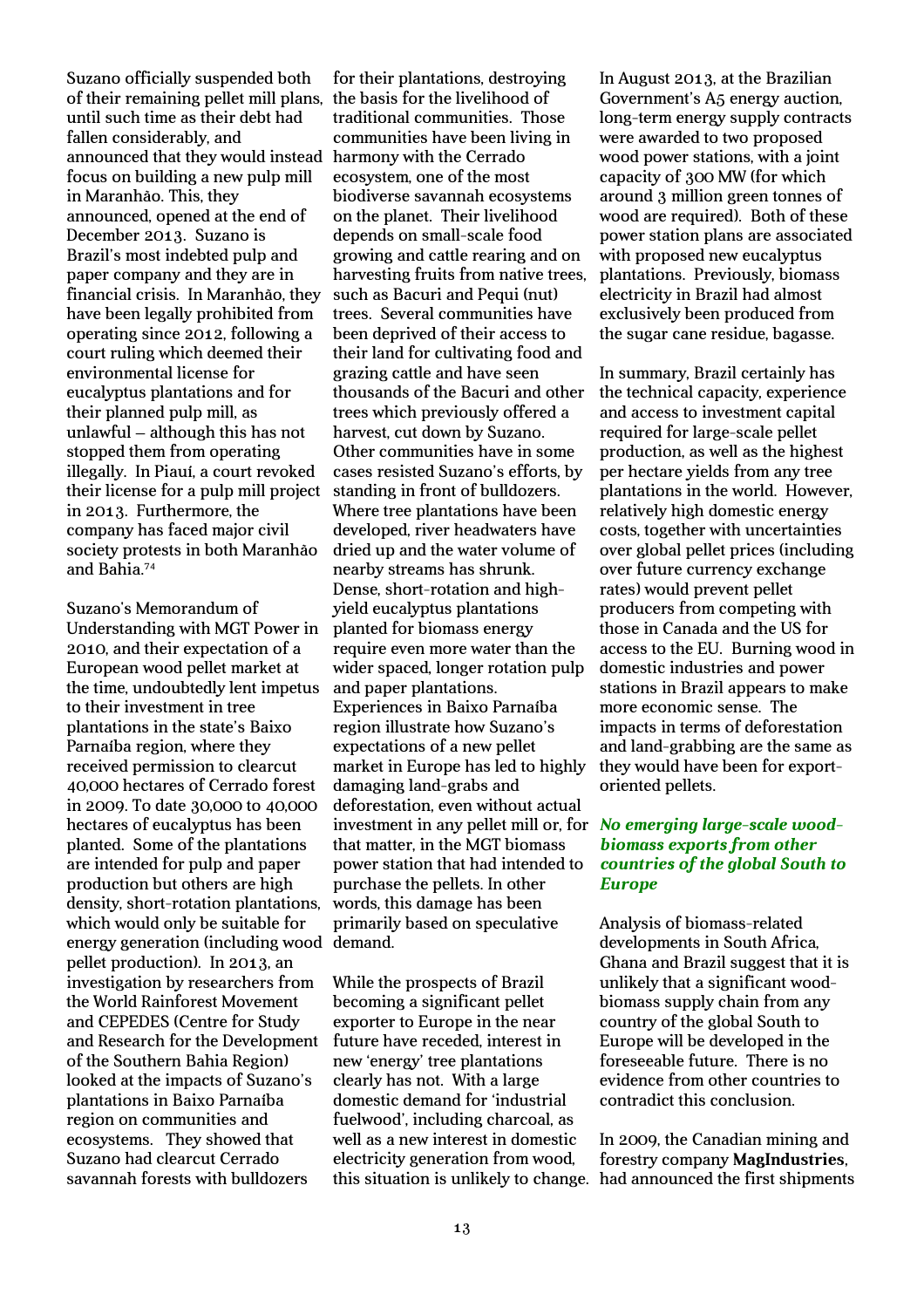of woodchips from the **Republic of Congo** to Europe and stated:

"*Future operating results are expected to improve based on the strengthening world economy and the expected demand from the biomass energy sector.*" MagIndustries had acquired a 54 year lease for 68,000 hectares, 70% of which was planted with fast-growing eucalyptus, from Shell Renewables. Shell had established the plantations between 1991 and 2001 for future bioenergy, but sold their interests in 2004. MagIndustries opened a 500,000 tonnes per year wood chipping plant in 2008, but all their woodchip sales so far appear to have been for pulp and paper. Since 2011, their efforts have been thwarted by unauthorised clearcutting of the plantations, which a 2012 article links to big landowners in the area. Today, the company's website no longer mentions any biomass-related plans.

In 2011, it was reported that the **Egyptian United Company for Land Reclamation and Agro-Industries** had exported 10,000 tonnes of pellets to Italy and other Mediterranean countries in Europe during 2009 and 2010. According to the company website, they commissioned a 25,000 tonnes per year pellet plant at Ben-Suef in 2008, with the intention of doubling production the following year. However, the company appears to have issued no more recent announcements. It is not clear whether the pellet plant remains operational and whether exports to Europe are ongoing. However, 25,000 tonnes of pellets would only be enough to supply a small 5 MW biomass plant.

The Norwegian company **Green Resources Ltd** describes itself as "*Africa's leading forestation company and a leader in East African wood manufacturing*". According to their website, they

have established 26,000 hectares of tree plantations in **Tanzania, Mozambique and Uganda**, with major expansion plans in all three countries. At the time of writing this report, Green Resources is in the process of acquiring Global Solidarity Forest Fund, which will increase their tree plantation area to 40,000 hectares. This is greater than that of any other company in Africa, excluding South Africa. Global Solidarity Forest Fund (GSFF) is a Nordic investment fund founded by the Swedish Diocese of Vasteras, the Lutheran Church of Sweden and the Norwegian Lutheran Church Endowment, with subsequent investments by the Dutch pension fund ABP. A plantation company in which GSFF is the main investor, Chikweti Forests in Mozambique, has been under heavy criticism from national and international groups and also from a Mozambican government agency for taking over Between 2008 and 2012, the farmers' land for tree plantations, for establishing plantations illegally, for avoiding required community consultations, for clearcutting forests and native fruit trees, and for evicting  $farmers<sup>75</sup>$ .

The serious social and environmental impacts of one of Green Resources' eucalyptus and pine plantations in Tanzania are analysed in a report by the South African NGO coalition Timberwatch<sup>76</sup>. According to their 2008/09 Company Report, they were "*growing trees to generate carbon credits and bioenergy and to manufacture wood products*". The Green Resources website mentions potential use of wood for pellets in relation to the largest of their eight plantation investments the Lurio Plantations in Mozambique. They also mention a general intention to supply bioenergy markets elsewhere on their website<sup>77</sup>. Green Resources are clearly keeping open the option of supplying wood to

whoever offers a lucrative market. However, production of sawn logs, utility poles and charcoal production for local markets from residues are listed as the main purposes of their plantations. They also hope to profit from carbon credits. All of their existing and proposed investments in wood processing industries involve saw mills, door and utility pole production and charcoal retorts. They do not include pellet production or infrastructure associated with woodchip exports.

Although **Mozambique**, especially Niassa Province, is being heavily targeted by foreign companies taking over land for tree plantations, we could find no evidence of any biomass-related investments or concrete plans to export woodchips or pellets for energy.

Dutch NGO **Solidaridad** worked with **GDF Suez** and the Mozambican NGO, Abiodes, to investigate and develop a biomass supply chain from Mozambique to the Netherlands. They received funding for this from the Dutch government and the European Commission. The project looked at developing both conventional and torrefied bamboo wood pellets for export. The project conclusion was that no convincing business case for pellet exports from Mozambique to Europe could be made: Not enough 'underutilised biomass' existed to justify exports, pellets could not compete with those produced in Russia, Canada or, potentially, Brazil, and the logistical infrastructure for such exports was lacking. Pellet production for the domestic market was economically more feasible, but would nonetheless be challenging.

**Miro Forestry** – has been mentioned above in the section on Ghana. Miro state that they have a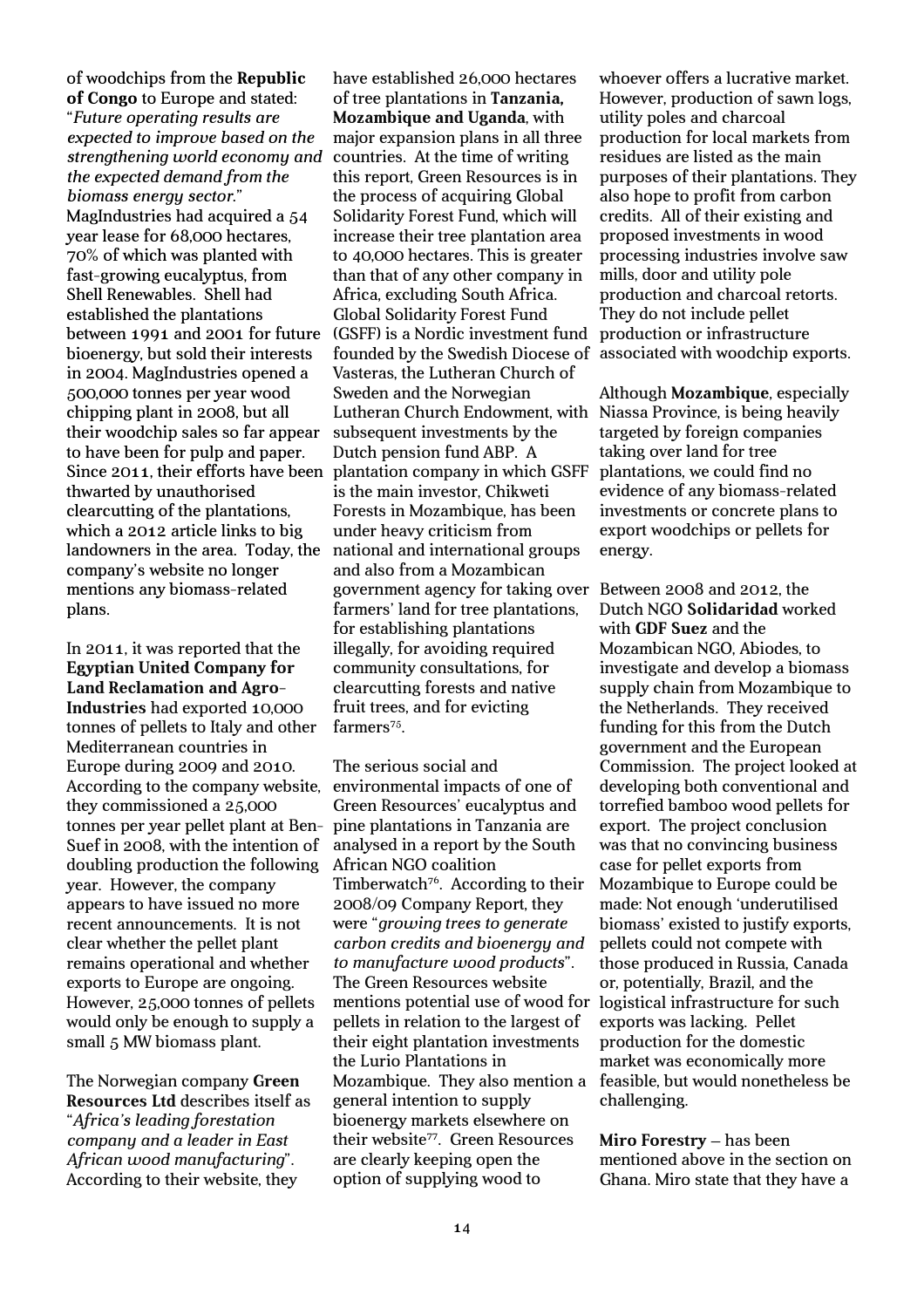long-term lease for a 21,000 hectare eucalyptus and pine plantation in **Sierra Leone**, intended to produce transmission poles for the domestic market and lumber, pulp and biomass for the European and North American markets. No biomass-related investment has been announced. Clearly, this company is simply keeping open different options of supplying whichever markets will be lucrative in future. Two other companies have acquired land for tree plantations in **Sierra Leone** and have referred to interests in biomass, but not in biomass exports. One is **EcoTech Timber**, based in the US, who have acquired a long lease for an 'afforestation' project using fastgrowing Paulownia trees. They have been seeking carbon offsets and, according to their website, have been looking at future domestic electricity, secondgeneration biofuel and charcoal production (for fuel and biochar). However, their website has not been updated for over a year and web searches do no reveal any recent information about the progress of this project. The other company is **Sierra Gold Corporation**, a Canadian mining company. They claim to have over 28,000 hectares leased and, in a call to investors, proposed a biomass project with a pyrolysis plant, biochar as well as briquette production. In 2009, they proposed a CDM project involving Paulownia tree plantations for the production of charcoal for pig iron production. Their website, however, does not currently refer to any biomass plans.

In **Costa Rica**, a newly founded company "active in the acquisition of land assets, real estate development, and in funding green technology initiatives"<sup>78</sup> , **Grupo con Brio**, recently announced that they were looking at potential investments in wood pellet

production for export to Europe, using fast-growing non-native Gmelina arborea trees<sup>79</sup>. It is not clear how credible this proposal is, but the business people involved obviously consider that citing EU biomass demand will help them attract investment.

In **Chile**, a Swedish and a Japanese company respectively, have invested in two pellet plants. A third one, built by a domestic company, has reportedly been closed.<sup>80</sup> The Swedish investment company JCE Group built a 50,000 tonnes per year pellet plant next to a sawmill. JCE Group own one of the largest pellet producers and exporters in the US, GreenCircle Bioenergy. However, their pellet plant in Chile focusses entirely on the domestic market. The Japanese Somitomo Corporation entered into a joint venture with a Chilean company to build a smaller, 10,000 to 20,000 tonnes per year pellet mill, also targeted entirely at domestic users. There are no published plans for pellet exports from Chile.

Although few industry sources have suggested that South, Southeast and East Asia are likely to become future sourcing regions for European biomass, the Dutch government has funded two pilot projects in **Vietnam** to explore the potential for biomass exports to Europe. One of these was carried out by the Dutch energy company **Eneco**, who aimed to set up a 150,000 tonnes per year pellet plant using wood residues from the Vietnamese furniture industry. Eneco abandoned this project in 2012. They concluded that the production and import of such pellets was not economically  $\operatorname{feasible}^{84}$ .

The other project was carried out by the Dutch company **BioCandeo NV** in partnership with Bamboo Matters Ltd and a Vietnamese

University. It explored the potential for large-scale bamboo pellet exports from 'waste streams'. Although no full evaluation of the project has been published, the Dutch government issued a report about the potential for biomass from Vietnam in 2012, in which they noted that the required technologies for producing pellets or briquettes on a large scale were not available in Vietnam and that bamboo plantations commonly resulted in deforestation.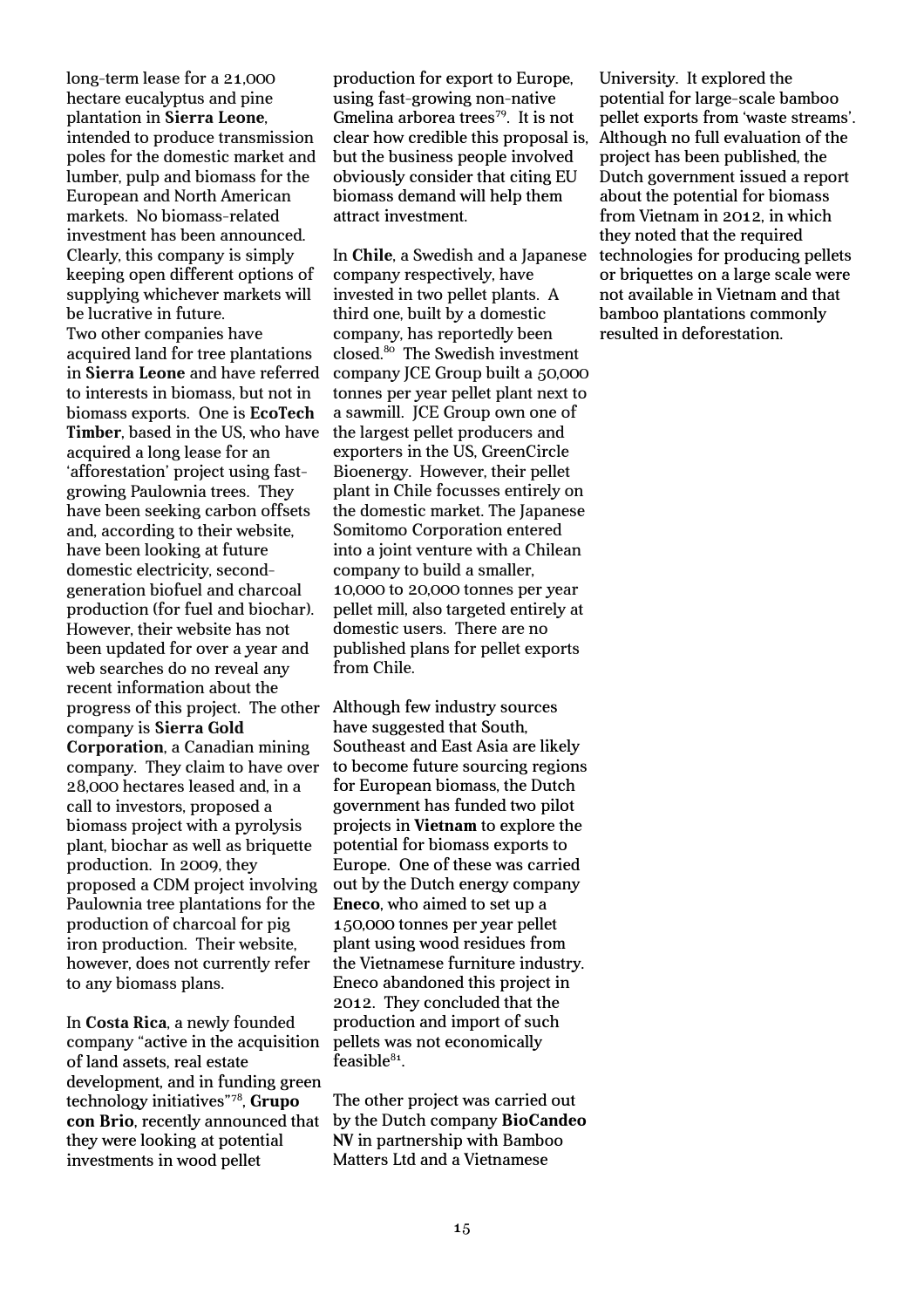#### *Conclusions of the current status of land-grabbing in the global South in relation to EU biomass demand*

Four key mechanisms were identified by which EU biomass demand could result in more landgrabbing in the global South. The first of these – land-grabbing resulting in actual production of woodchips or pellets which are exported to Europe – appears unlikely in the near future as the evidence presented in this report shows. As long as companies and governments in Canada and the US continue to support the expansion of domestic pellet industries regardless of the destruction caused to native forests, the wider economic picture of a growing North-to-North trade appears unlikely to change. Furthermore, EU pellet and other biomass imports from Russia are widely expected to grow and to be more competitive than ones from the global South.

This overall trend does not preclude individual biomass export projects from Africa and South America to the EU – such as AfriRen's biomass exports from Ghana to Denmark (which relies on existing plantations and on woodchips, which are far easier and cheaper to produce than pellets). Even if residues from existing plantations are used, such projects could in individual cases raise the profitability of such plantations and thus incentivise new land grabs. However, in the absence of large-scale pellet trade investments in the South, those impacts are likely to remain quite limited.

The second mechanism identified involved tree plantation expansion in the South as a form of indirect land use change, due to diversion of wood away from existing markets (pulp and paper, panel board, etc) towards bioenergy. This scenario appears highly likely. After all, it is clear that

diversion of wood away from existing markets and towards EU biomass is already happening and this trend will almost certainly intensify as EU biomass demand increases. Given that the global and EU demand for paper and for panel board are not predicted to decline, the shortfall will have to be met from other regions, most likely including ones in the global South. It would, however, require a separate investigation to establish the extent to which bioenergy is already affecting global pulp and paper, panel board and charcoal markets and leading to increased tree plantation investments in the global South.

The third mechanism was that of investors citing EU biomass demand to attract investment into land-grabs without any definite intention to produce wood for EU power stations, stoves or boilers. The evidence reported above strongly suggests that this is happening. Some of the investments mentioned here may turn out to be entirely speculative, with the true intention being to profit from subsequent sales of land-rights. Field-visits or longterm observations of company records would be required to ascertain whether this is the case. However, companies such as Green Resources, Mere Environmental and Suzano Papel e Celulose are clearly investing in large-scale tree plantations. Suzano's previous claims about seeking to invest in pellet production for Europe appear to have been genuine, even if unfavorable economics has forced them to change plans.

Other plantation companies may well have hyped up the prospects of future wood supplies for EU biomass markets, in order to attract investments. For example,

it is difficult to regard Mere Environmental's announcement about imminent plans for a storage and processing facility for Ghanaian teak woodchips in Wales as genuine. After all, they are still in the early stages of establishing their first tree plantations in Ghana, the teak will not be mature for over a decade and teak is highquality tropical hardwood, which will always attract higher prices as sawn wood than for energy. And it is difficult to believe that the directors of African Plantations for Sustainable Development, to cite another example, would genuinely believe that they could establish more dedicated biomass power station capacity in Ghana than exists in, say, the UK.

Other companies, including Green Resources, simply list a large range of potential markets for wood and appear to be seeking to keep their supply options open. Nonetheless it is interesting to note how many plantation companies refer to EU biomass as a potential future market, in countries where none of the infrastructure for pellet production and export is even planned. Perhaps such optimistic forecasts are primarily used to attract more investment, constituting another indirect impact of EU biomass policies? Miro Forestry's correspondence with GZ Invest certainly suggests that claims about EU biomass have been used for this purpose

Regarding the fourth mechanism, the 'copycat' effect of EU biomass policies, no conclusions can be drawn from the information above. However, biomass policies are being promoted in Southern countries by private-public partnerships involving EU governments and European companies, such as Sustainable Energy for All. And, as shown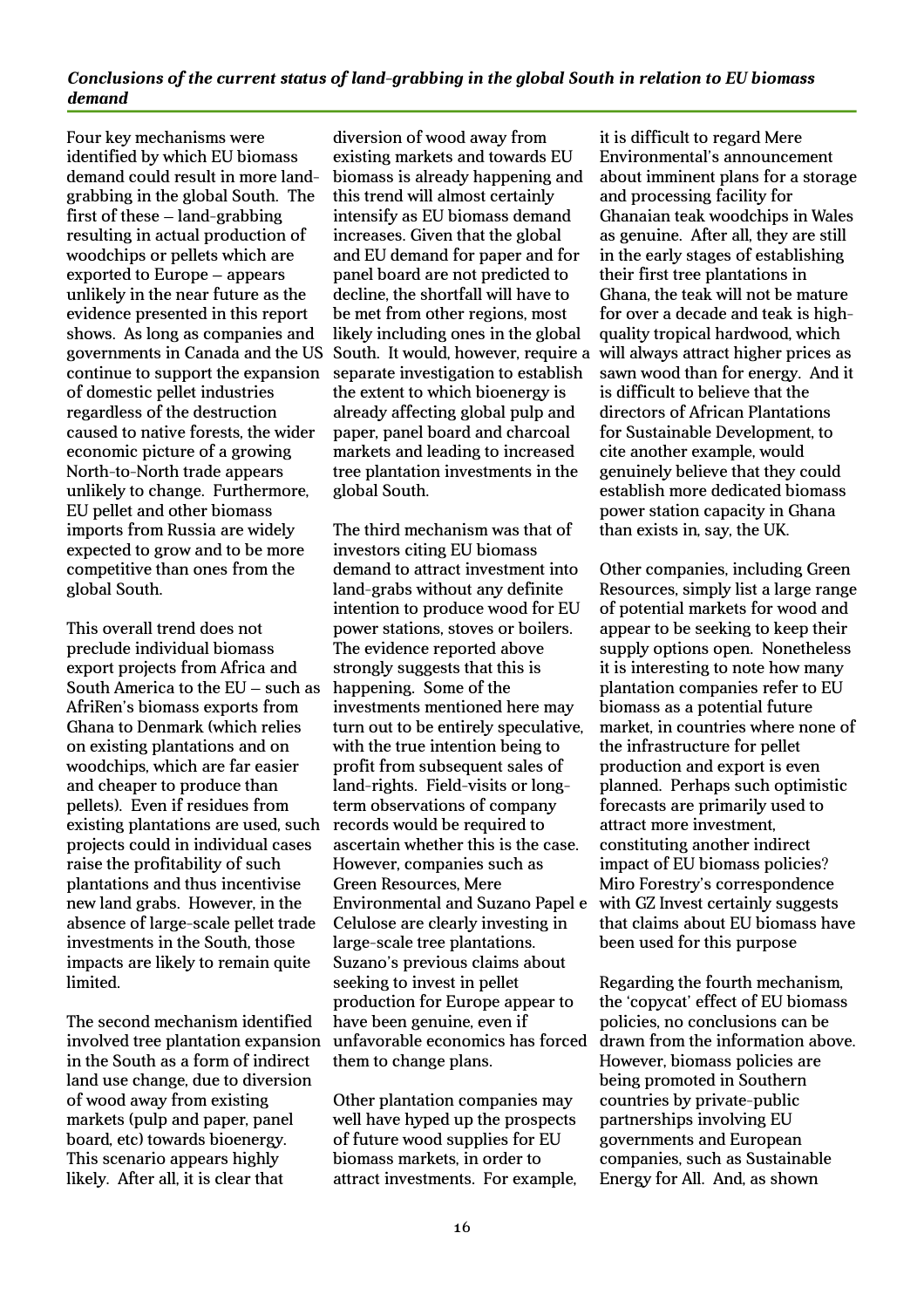above, tree plantation expansion for biomass is no less damaging if it is destined for the domestic market (e.g. in Brazil) rather than for pellet exports to the EU.

#### *What are the consequences of these findings?*

a) It currently seems that the burgeoning EU biomass demand will be met almost exclusively with wood from temperate and boreal zones for the foreseeable future. On the one hand, this means that there is unlikely to be a direct link between (most) EU biomass sourcing and land-grabbing in the global South. On the other hand, the impacts on temperate and boreal forests will be even more severe than anticipated.

b) Of the six million hectares of land-grabs identified in Africa by ActionAid as having been for EU biofuel production, hardly any have resulted in actual deliveries on biofuel feedstock to Europe. Thus even in the case of biofuels, where there is an expanding South-to-North trade, links between land-grabs and biofuel production are much more tenuous and indirect than is widely thought. Key factors behind biofuel-related land-grabbing include an inflated picture of future EU demand, investor enthusiasm about the promise of long-term price rises due to EU policies, the exploitation of this expectation for purely speculative purposes and indirect impacts (mediated through commodity price rises and displacement). All of these are obvious results of EU biomass policies, too. The potential for land-grabs in the global South that are indirectly related to EU biomass demand is therefore huge.

c) Sustainability standards, including possible social criteria could not possibly mitigate against

indirect impacts, such as landgrabs, that do not result in actual pellet or woodchip supplies for EU energy generation. As long as EU bioenergy policies push up the global demand for wood and thereby wood commodity prices and investors' confidence in timber-related markets, landgrabbing for tree plantations will escalate.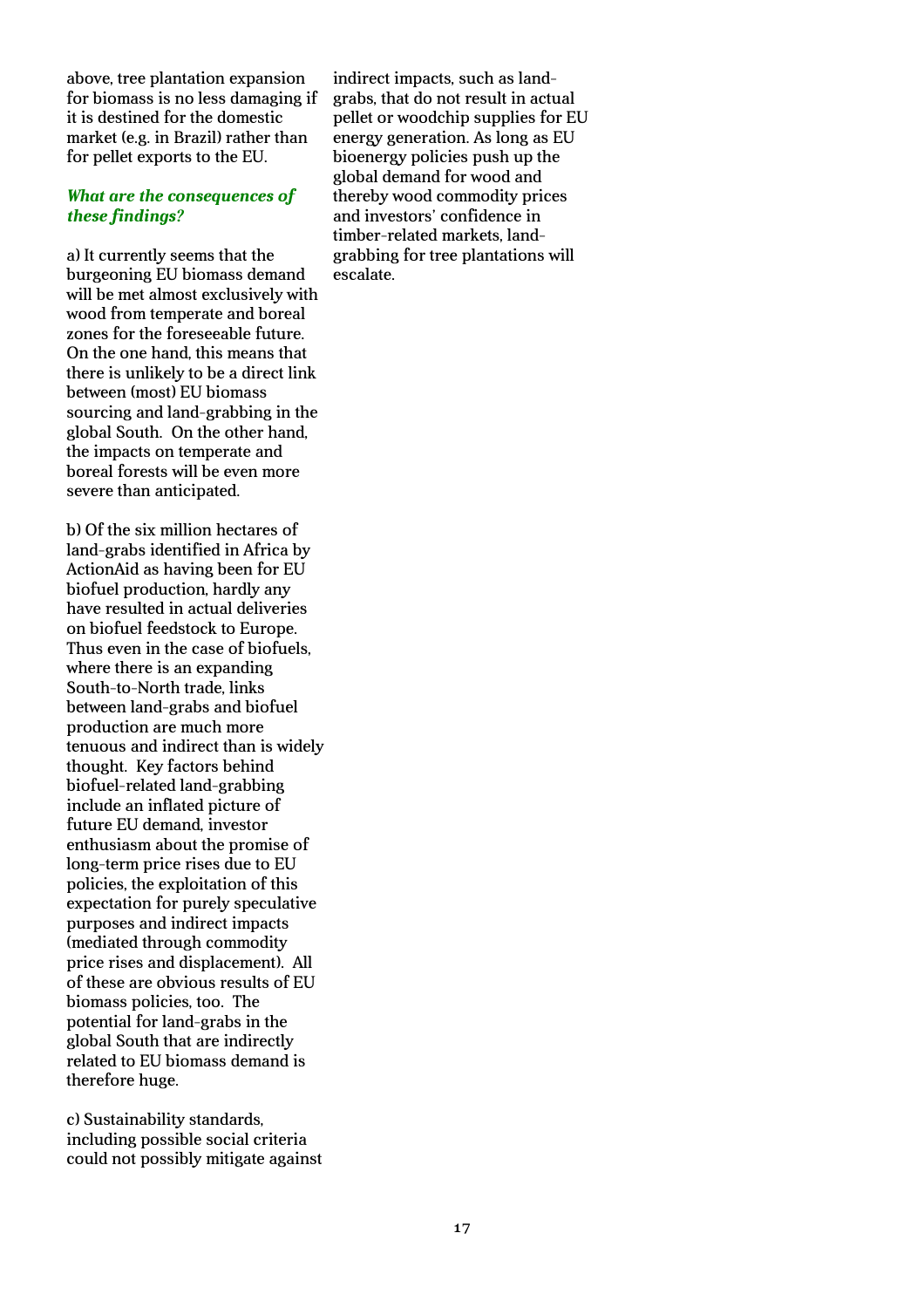1 [http://epp.eurostat.ec.europa.eu/statistics\\_explained/index.php/Renewable\\_energy\\_statistics#Further\\_Eurostat\\_information](http://epp.eurostat.ec.europa.eu/statistics_explained/index.php/Renewable_energy_statistics#Further_Eurostat_information) – download "Renewable Energy: Table and Figures" 2The role of bioenergy in the National Renewable Energy Action Plans: a first identification of issues and uncertainties, Bogdan Atanasiu, IEEP, November 2010, [http://www.ieep.eu/assets/753/bioenergy\\_in\\_NREAPs.pdf](http://www.ieep.eu/assets/753/bioenergy_in_NREAPs.pdf) 3NREAPs and IEEP report 4Flows of Biomass to and from the EU: an analysis of data and trends, James Hewitt, Fern, July 2011, [http://www.fern.org/sites/fern.org/files/Biomass%20imports%20to%20the%20EU%20final\\_0.pdf](http://www.fern.org/sites/fern.org/files/Biomass%20imports%20to%20the%20EU%20final_0.pdf)  [5 http://www.elp.com/articles/2013/07/europe-subsidy-cuts-hurting-biomass-sector.html](http://www.elp.com/articles/2013/07/europe-subsidy-cuts-hurting-biomass-sector.html) [6https://www.gov.uk/government/publications/uk-bioenergy-strategy](https://www.gov.uk/government/publications/uk-bioenergy-strategy) 7This calculation is necessarily imprecise because there are uncertainties not just over the total energy demand in 2020 but also about the proportion of biomass that would be used in heat, transport and electricity and about the efficiency levels reached in different sectors. 8Total energy demand in the UK was 142.8 mtoe (mega tonnes of oil equivalent) in 2012 [\[https://www.gov.uk/government/uploads/system/uploads/attachment\\_data/file/244767/chapter\\_1\\_overall\\_factsheet.p](https://www.gov.uk/government/uploads/system/uploads/attachment_data/file/244767/chapter_1_overall_factsheet.pdfhttps:/www.gov.uk/government/uploads/system/uploads/attachment_data/file/244767/chapter_1_overall_factsheet.pdf) [dfhttps://www.gov.uk/government/uploads/system/uploads/attachment\\_data/file/244767/chapter\\_1\\_overall\\_factsheet.](https://www.gov.uk/government/uploads/system/uploads/attachment_data/file/244767/chapter_1_overall_factsheet.pdfhttps:/www.gov.uk/government/uploads/system/uploads/attachment_data/file/244767/chapter_1_overall_factsheet.pdf) [pdf,](https://www.gov.uk/government/uploads/system/uploads/attachment_data/file/244767/chapter_1_overall_factsheet.pdfhttps:/www.gov.uk/government/uploads/system/uploads/attachment_data/file/244767/chapter_1_overall_factsheet.pdf) page 3]. This converts to 1,660,764,000 MWh. 11% of this is 182,684.040 MWh. Based on the assumption that biomass power stations would operate for an average of 8000 hours a year, this would translate into 22,835.505 MW of biomass power station capacity. It is estimated that a 100 MW biomass power station will require around 1 million tonnes of wood so 22,836 MW would require around 228million tonnes. 9Figure calculated from data at <http://www.biofuelwatch.org.uk/wp-content/maps/uk-biomass.html> 10See<http://eur-lex.europa.eu/LexUriServ/LexUriServ.do?uri=OJ:L:2009:140:0016:01:EN:HTML> 1[1 http://www.biofuelwatch.org.uk/2014/biomass-sustainability-standards-briefing/](http://www.biofuelwatch.org.uk/2014/biomass-sustainability-standards-briefing/) 1[2http://ec.europa.eu/energy/doc/2030/com\\_2014\\_15\\_en.pdf](http://ec.europa.eu/energy/doc/2030/com_2014_15_en.pdf) 1[3http://gain.fas.usda.gov/Recent%20GAIN%20Publications/Biofuels%20Annual\\_The%20Hague\\_EU-27\\_8-13-](http://gain.fas.usda.gov/Recent%20GAIN%20Publications/Biofuels%20Annual_The%20Hague_EU-27_8-13-2013.pdf) [2013.pdf](http://gain.fas.usda.gov/Recent%20GAIN%20Publications/Biofuels%20Annual_The%20Hague_EU-27_8-13-2013.pdf) 1[4http://pellets-wood.com/eu-countries-total-net-imports-of-wood-pellets-ros-o11944.html](http://pellets-wood.com/eu-countries-total-net-imports-of-wood-pellets-ros-o11944.html) 1[5www.prweb.com/releases/paper\\_and\\_paper\\_products/printing\\_corrugated\\_boxes/prweb9148710.htm](http://www.prweb.com/releases/paper_and_paper_products/printing_corrugated_boxes/prweb9148710.htm) 16Global Wood Pellet Industry Market and Trade Study, IEA Bioenergy, December 2011, [www.bioenergytrade.org/downloads/t40-global-wood-pellet-market-study\\_final.pdf](http://www.bioenergytrade.org/downloads/t40-global-wood-pellet-market-study_final.pdf) 17UK Bioenergy Strategy 2012, [https://www.gov.uk/government/uploads/system/uploads/attachment\\_data/file/48337/5142-bioenergy-strategy-.pdf](https://www.gov.uk/government/uploads/system/uploads/attachment_data/file/48337/5142-bioenergy-strategy-.pdf) 18UK and Global Bioenergy Resources, AEA, March 2011, [https://www.gov.uk/government/uploads/system/uploads/attachment\\_data/file/48059/1464-aea-2010-uk-and-global](https://www.gov.uk/government/uploads/system/uploads/attachment_data/file/48059/1464-aea-2010-uk-and-global-bioenergy-report.pdf)[bioenergy-report.pdf](https://www.gov.uk/government/uploads/system/uploads/attachment_data/file/48059/1464-aea-2010-uk-and-global-bioenergy-report.pdf) 19Biomass 2020: Opportunities, Challenges and Solutions, Eurelectric, October 2011, [http://www.eurelectric.org/media/26720/resap\\_biomass\\_2020\\_8-11-11\\_prefinal-2011-113-0004-01-e.pdf](http://www.eurelectric.org/media/26720/resap_biomass_2020_8-11-11_prefinal-2011-113-0004-01-e.pdf) 2[0 http://www.yorkshirepost.co.uk/business/business-news/drax-shows-abroad-outlook-on-pelleting-plants-1-](http://www.yorkshirepost.co.uk/business/business-news/drax-shows-abroad-outlook-on-pelleting-plants-1-4289216) [4289216](http://www.yorkshirepost.co.uk/business/business-news/drax-shows-abroad-outlook-on-pelleting-plants-1-4289216) and<http://www.thisisswindontownfc.co.uk/news/9612722.print/> 21Impact of EU Bioenergy Policy on Developing Countries, [http://www.ecologic.eu/files/attachments/Publications/2012/2610\\_21\\_bioenergy\\_lot\\_21.pdf](http://www.ecologic.eu/files/attachments/Publications/2012/2610_21_bioenergy_lot_21.pdf) 22See for example Wood-Based Bioenergy: The Green Lie, Global Forest Coalition, May 2010, [http://globalforestcoalition.org/wp-content/uploads/2010/10/briefing-paper-bioenergy\\_final\\_11.pdf](http://globalforestcoalition.org/wp-content/uploads/2010/10/briefing-paper-bioenergy_final_11.pdf) 23Biomass energy: Another driver of land acquisitions?, Lorenzo Cotula, IIED, August 2011, <http://pubs.iied.org/pdfs/17098IIED.pdf> 24Called "planted forests" by the FAO, a term condemned by many forest campaigners because it hides the fundamental difference between genuine forests and industrial tree plantations and allows the latter to be promoted through policy support measures and funds for 'afforestation and reforestation'. 25See author's elaboration of FAO figures in "Global tree planting expansion: a review" by by Markus Kroeger, ICAS Review Paper Series 3, October 2012 2[6 http://www.corporatewatch.org/?lid=4108](http://www.corporatewatch.org/?lid=4108) 27Plantations, Poverty and Power, Chris Lang for the World Rainforest Movement, December 2008, <http://chrislang.org/2009/02/06/plantations-poverty-and-power-section-4/> 2[8 http://www.tni.org/primer/global-land-grab#whatislandgrabbing](http://www.tni.org/primer/global-land-grab#whatislandgrabbing) 29 J.F. McCarthy, J.A.C. Vel and S. Afiff (2012) "Trajectories of land acquisition and enclosure: development schemes, virtual land grabs, and green acquisitions in Indonesia's Outer Islands" Journal of Peasant Studies 39(2)

30Adding Fuel to the Flame: The real impact of EU biofuels policies on developing countries, ActionAid, 2013,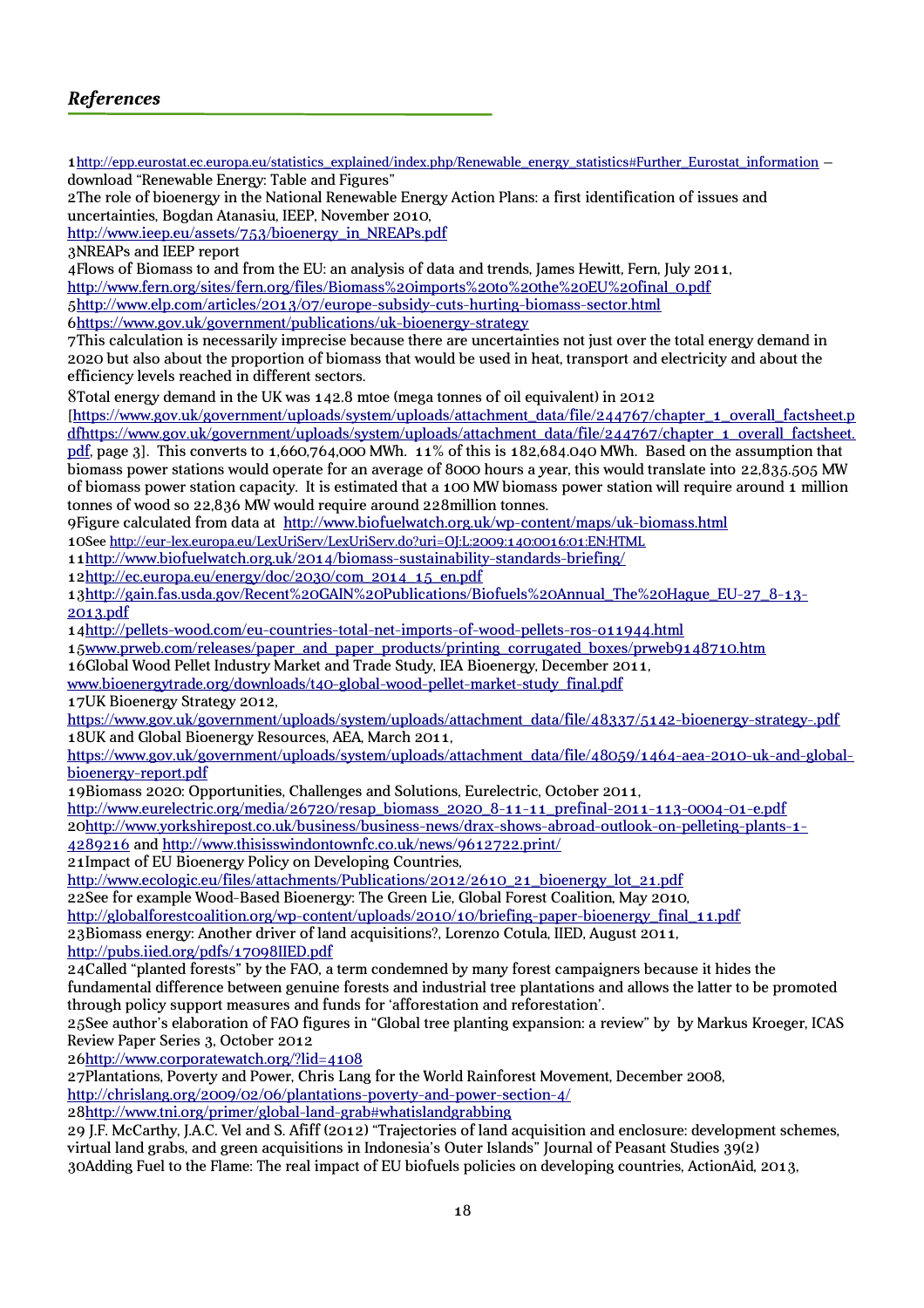## *References*

[http://www.actionaid.org/sites/files/actionaid/adding\\_fuel\\_to\\_the\\_flame\\_actionaid\\_2013\\_final.pdf](http://www.actionaid.org/sites/files/actionaid/adding_fuel_to_the_flame_actionaid_2013_final.pdf) 3[1 http://www.ecofys.com/files/files/ecofys-2013-report-on-land-grabbing-for-biofuels.pdf](http://www.ecofys.com/files/files/ecofys-2013-report-on-land-grabbing-for-biofuels.pdf)

32The EU Biofuel Policy and Palm Oil: Cutting subsidies or cutting rainforest?, GSI and IISD, September 2013, <http://www.iisd.org/gsi/biofuel-subsidies/the-EU-biofuel-policy-and-palm-oil-2013>

33Price volatily and food security, High Level Panel of Experts on Food Security and Nutrition, FAO, 2011 3[4 http://www.srs.fs.usda.gov/futures/reports/draft/Frame.htm](http://www.srs.fs.usda.gov/futures/reports/draft/Frame.htm)

35E.g. [http://www.nytimes.com/2011/09/26/business/global/questioning-europes-math-on-biofuels.html?\\_r=0](http://www.nytimes.com/2011/09/26/business/global/questioning-europes-math-on-biofuels.html?_r=0) 36Rising Global Interest in Farmland, World Bank, 2010,

[http://siteresources.worldbank.org/INTARD/Resources/ESW\\_Sept7\\_final\\_final.pdf](http://siteresources.worldbank.org/INTARD/Resources/ESW_Sept7_final_final.pdf)

3[7 http://www.srs.fs.usda.gov/futures/reports/draft/Frame.htm](http://www.srs.fs.usda.gov/futures/reports/draft/Frame.htm)

38Global Review of Dedicated Woody Biomass Plantations, Bob Flynn, Director of International Timber, RISI, June 2010, *[http://www.jopp.or.jp/event/%B3%A4%B3%B0%A4%CB%A4%AA%A4%B1%A4%EB%CC%DA%BC](http://www.jopp.or.jp/event/%B3%A4%B3%B0%A4%CB%A4%AA%A4%B1%A4%EB%CC%DA%BC%C1%A5%D0%A5%A4%A5%AA%A5%DE%A5%B9%BF%A2%CE%D3%BC%C2%BB%DC%B2%C4%C7%BD%C0%AD%C4%B4%BA%BA.pdf) [%C1%A5%D0%A5%A4%A5%AA%A5%DE%A5%B9%BF%A2%CE%D3%BC%C2%BB%DC%B2%C4%C7%BD%C0%AD](http://www.jopp.or.jp/event/%B3%A4%B3%B0%A4%CB%A4%AA%A4%B1%A4%EB%CC%DA%BC%C1%A5%D0%A5%A4%A5%AA%A5%DE%A5%B9%BF%A2%CE%D3%BC%C2%BB%DC%B2%C4%C7%BD%C0%AD%C4%B4%BA%BA.pdf)*

*[%C4%B4%BA%BA.pdf](http://www.jopp.or.jp/event/%B3%A4%B3%B0%A4%CB%A4%AA%A4%B1%A4%EB%CC%DA%BC%C1%A5%D0%A5%A4%A5%AA%A5%DE%A5%B9%BF%A2%CE%D3%BC%C2%BB%DC%B2%C4%C7%BD%C0%AD%C4%B4%BA%BA.pdf)*

3[9 http://www.timberwatch.org.za/index.php?id=99](http://www.timberwatch.org.za/index.php?id=99)

40Life as Commerce: Certification in South Africa, Wally Menne and Blessing Karumbidza, Global Forest Coalition and Timberwatch, 2008, [http://globalforestcoalition.org/wp-content/uploads/2010/12/LIFEASCOMMERCE-](http://globalforestcoalition.org/wp-content/uploads/2010/12/LIFEASCOMMERCE-CERTIFICATION1.pdf)[CERTIFICATION1.pdf](http://globalforestcoalition.org/wp-content/uploads/2010/12/LIFEASCOMMERCE-CERTIFICATION1.pdf)

41GF Energy has since been acquired by the Danish energy company Verdo Group.

4[2 http://www.landmatrix.org/get-the-detail/by-target-country/ghana/?order\\_by=&starts\\_with=G](http://www.landmatrix.org/get-the-detail/by-target-country/ghana/?order_by=&starts_with=G) – note that Land Matrix state that it is uncertain whether one intended 450,000 hectare contract has actually been signed. 4[3www.fcghana.org/assets/file/Publications/Forestry\\_Issues/National%20Forest%20Plantation%20Development](http://www.fcghana.org/assets/file/Publications/Forestry_Issues/National%20Forest%20Plantation%20Development%20Programme/Annual%20Reports/nfpdp_annual_report_2011.pdf)

[%20Programme/Annual%20Reports/nfpdp\\_annual\\_report\\_2011.pdf](http://www.fcghana.org/assets/file/Publications/Forestry_Issues/National%20Forest%20Plantation%20Development%20Programme/Annual%20Reports/nfpdp_annual_report_2011.pdf) 4[4http://www.fcghana.org/library\\_info.php?doc=56&publication:Report%20on%20Export%20of%20Wood](http://www.fcghana.org/library_info.php?doc=56&publication:Report%20on%20Export%20of%20Wood%20Products%20(Timber%20Industry%20Development%20Division)&id=16) [%20Products%20%28Timber%20Industry%20Development%20Division%29&id=16](http://www.fcghana.org/library_info.php?doc=56&publication:Report%20on%20Export%20of%20Wood%20Products%20(Timber%20Industry%20Development%20Division)&id=16)

45According to the website of Takoradi Renewable Energy Ltd, the company is fully owned by AfriRen. However their preliminary Environmental Assessment report for the project in 2011 states that they are a 50:50 Joint Venture between AfriRen and La Societe Biokola, a company based in Cote d'Ivoire.

46SIFCA is a large agribusiness corporation in West Africa, part-owned by Singapore-based Wilmar International and Olam International. They heavily invest in oil palm and in rubber plantations.

47Note that the Randers plant has a very different design to that of most coal power stations, including to that of all larger UK coal power stations. This is why it can burn woodchips rather than just pulverised wood pellets – something that would be impossible for example for Drax.

48This excludes charcoal imports, which tend to be for barbeques, small-scale domestic use and industrial use of activated carbon rather than for industrial heat and power generation.

4[9 http://www.ghanabusinessnews.com/2012/05/23/workers-of-ghana-rubber-estates-demonstrate-over-poor](http://www.ghanabusinessnews.com/2012/05/23/workers-of-ghana-rubber-estates-demonstrate-over-poor-remuneration/)[remuneration/](http://www.ghanabusinessnews.com/2012/05/23/workers-of-ghana-rubber-estates-demonstrate-over-poor-remuneration/)

50100-150 tonnes a day available, projected demand by Abellon 200-250 tonnes a day:

<http://mci.ei.columbia.edu/files/2013/08/Pangea-Report-Sokoban-Wood-Village.pdf>

5[1 http://ghgeospatialforum.org/2014/images/pp/Pragnesh.pdf](http://ghgeospatialforum.org/2014/images/pp/Pragnesh.pdf)

52No formal group structure has been declared except that Blue Energy Ghana LL holds 50% of the shares in Mere Power Ltd. However, the same directors appear to use all company names at different times, yet all significant assets are held by Mere Plantations Ltd.

53ABREC is a semi-governmental organisation supported by African development banks, West African government and institutions.

54See for example<http://www.framtiden.no/english/pulp/aracruz-and-the-rain-forest.html> 55Aracruz Celulose merged with VCP to become Fibria in 2009.

5[6 http://www.ref.org.uk/roc-generators/search.php?](http://www.ref.org.uk/roc-generators/search.php?mode=client&rid=&GeneratorName=&CtryCode=&kwaction=equals&InstalledkW=&TechGroup=BM&TechCode=&dateaction=equals&AccreditationDate=&Location=&CHP=&turbineaction=equals&NumTurbines=&TurbineModel=&HubHeight=&BladeDiam=&Developer=&Operator=&SiteOwner=&Postcode=&save=Search)

[mode=client&rid=&GeneratorName=&CtryCode=&kwaction=equals&InstalledkW=&TechGroup=BM&TechCode=&datea](http://www.ref.org.uk/roc-generators/search.php?mode=client&rid=&GeneratorName=&CtryCode=&kwaction=equals&InstalledkW=&TechGroup=BM&TechCode=&dateaction=equals&AccreditationDate=&Location=&CHP=&turbineaction=equals&NumTurbines=&TurbineModel=&HubHeight=&BladeDiam=&Developer=&Operator=&SiteOwner=&Postcode=&save=Search) ction=equals&AccreditationDate=&Location=&CHP=&turbineaction=equals&NumTurbines=&TurbineModel=&HubHei [ght=&BladeDiam=&Developer=&Operator=&SiteOwner=&Postcode=&save=Search](http://www.ref.org.uk/roc-generators/search.php?mode=client&rid=&GeneratorName=&CtryCode=&kwaction=equals&InstalledkW=&TechGroup=BM&TechCode=&dateaction=equals&AccreditationDate=&Location=&CHP=&turbineaction=equals&NumTurbines=&TurbineModel=&HubHeight=&BladeDiam=&Developer=&Operator=&SiteOwner=&Postcode=&save=Search) - figures based on ROCs returns up to July 2013, excluding plants which have not been in operation for a year or longer

5[7 http://www.heliusenergy.com/,](http://www.heliusenergy.com/) update on Avonmouth Dedicated Biomass Project

58Stool lands are lands owned by pre-colonial communities and Ghana's constitution recognises that they are held in trust for the community and in accordance with customary law and practice.

5[9 http://judicial.gov.gh/ejudgment/subjectmattersearch.php?q=&nav=default&mainnav=rulings&year=#](http://judicial.gov.gh/ejudgment/subjectmattersearch.php?q=&nav=default&mainnav=rulings&year=) 6[0http://www.adomonline.com/news\\_details.php?article=12521](http://www.adomonline.com/news_details.php?article=12521)